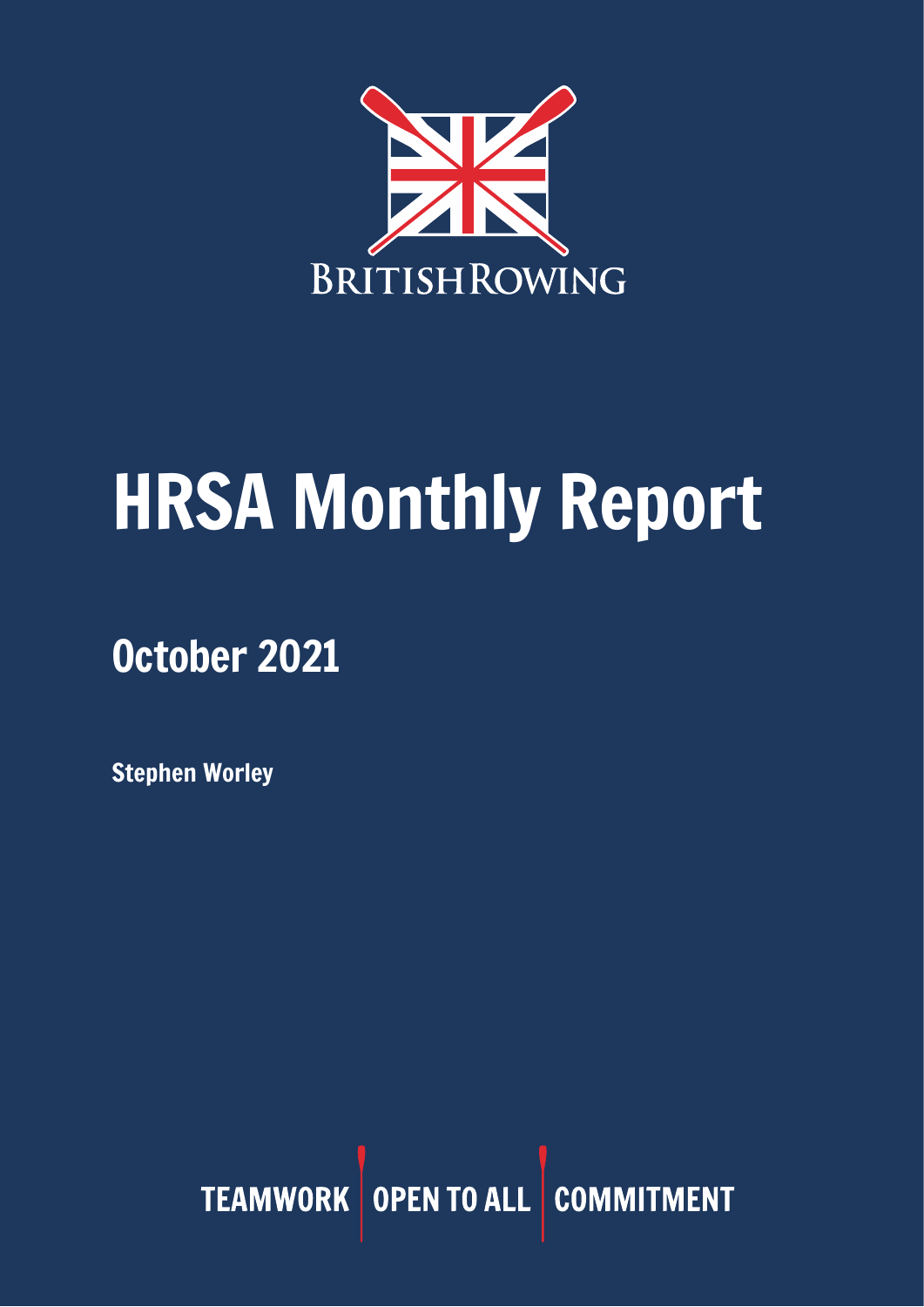## The Incident in Ireland

In February 2019, a 4x+ capsized and was held against a bridge like structure, in Limerick, Ireland. A 12 year old girl rower was held underwater for some minutes as her long hair was entangled in a rigger. She was subsequently rescued and taken to hospital.

It is understood that she was not expected to survive. She did survive and is still recovering. She is now able to walk and talk, and is going to school.

The Irish Marine Casualty Investigation Board (MCIB) has recently issued its report. This can be downloaded [here.](https://www.mcib.ie/reports.7.html?r=258) The report is long (144 pages) and is difficult to read. An anonymous and very abbreviated summary is provided in Appendices to this report, as follows:-

- Appendix 1 The sequence of events during the Incident.
- Appendix 2 Recommendations for Rowing Ireland and Current Practices of British Rowing
- Appendix 3 Recommendations for the Rowing Club in Ireland and the corresponding references in RowSafe
- Appendix 4 Information previously shared in Monthly Reports

#### **The "Weir"**

The term "Weir" is repeatedly used in the report; it is better to think of this as a bridge. It was used between 1940 and 1978 to monitor the number of salmon passing upstream, and to catch some for commercial purposes. It has been disused for almost four decades."

There are photos on the internet of a broken boat alongside the weir. The Coach reported that the boat remained intact during the incident but was damaged later in an attempt to lift the swamped boat from the water using ropes.



Thomond Weir - Downstream View (south side)

#### **Use of Personal Floatation Devices**

There is a legal requirement in Ireland for people afloat to wear Personal Floatation Devices. However, there is an exemption for people in "Olympic Style Rowing Boats".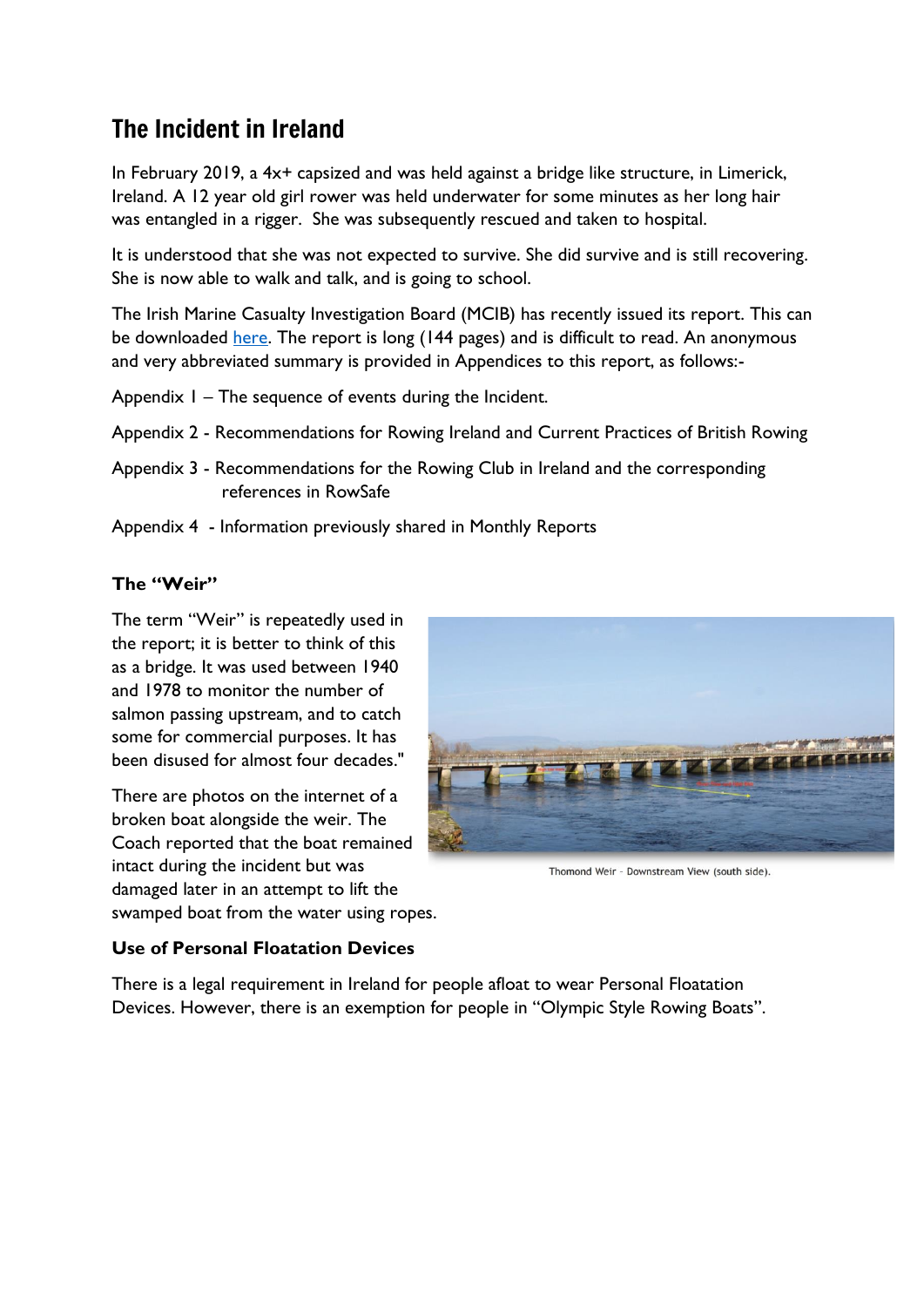#### **The availability of a knife**

The Coach was not carrying a knife and one was not included in his safety kit. This kit was limited to an engine kill cord, one lifebuoy attached by a 3 m rope to the boat, two paddles and the PFD worn by the Coach.

At the time of the incident the Rowing Ireland Safety Manual did not include a knife or equivalent in its list of equipment. The Coach is a former member of the Irish Naval Reserve for five to six years and had completed their Gemini (Inflatable Boat) Coxswain Course. It is standard practice for safety knives to be carried in safety boats. This is included, for example, in RYA Powerboat training.

The Irish Government Code of Practice, however, specifies a list of the equipment that should be carried in safety boats supporting Olympic style rowing boats. This list includes a knife.

#### **Issues to be considered**

The first question to be considered is with all our Rowing Safety training, guidance and advice could this happen here? In my view it could.

Was it "reasonably foreseeable" that a rower would be trapped underwater by the entanglement of her hair in a rigger? In my view it was not before this incident but it is now.

#### **Actions here since the Incident**

Support has been, and continues to be, provided to Rowing Ireland.

#### **Legal liability of coaches**

It is understood that at least two of the rowers involved in this incident, or their representatives, will initiate legal action to secure compensation. If successful, the cost of meeting these claims could be very significant.

Anyone who coaches here should be aware that Coach Membership of British Rowing includes the benefit of professional indemnity insurance to a limit of £10,000,000.

Coach Membership is available to anyone with a British Rowing coaching qualification. Clubs can also endorse any of their unpaid coaches so that they will be eligible for Coach Membership of British Rowing. The application should be by a member of the club Committee and made by completing the form [here.](https://forms.gle/YdNzpjgn7q1Kws2K7)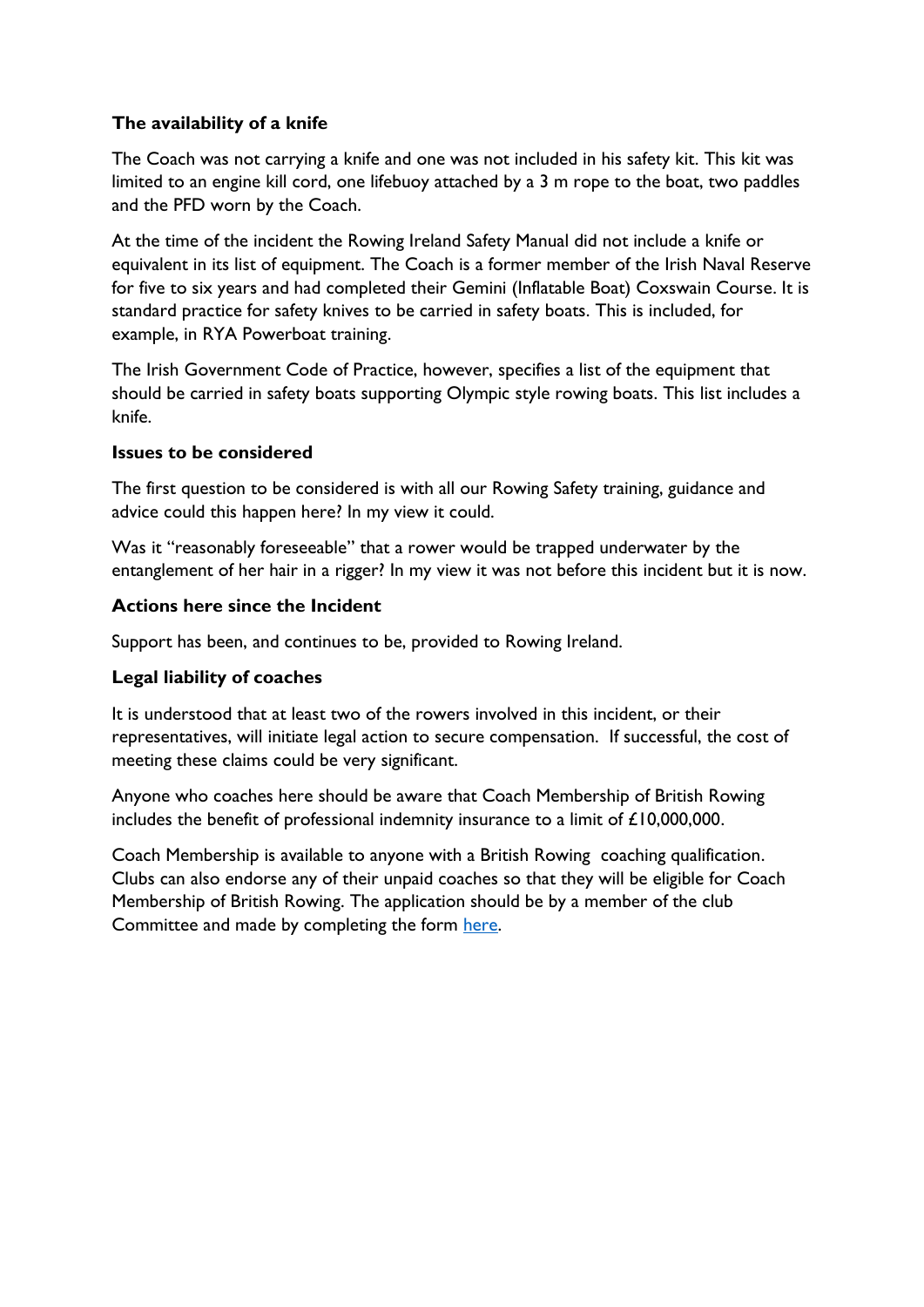## Incident Reports in October

#### **Navigating the gap between an obstruction and a mooring**

A junior 4x attempted to navigate the gap between a mooring buoy and a pier in a strong tide. There was a large boat moored to the Pier.

The crew started the turn a little early, and the unexpectedly strong stream pushed them towards the yellow buoy, the rowers then panicked and stopped rowing, so they drifted faster onto the buoy.



The 4x hit the buoy and the crew was told to remain calm and keep hold of their oars. The coach tried to use her launch to push the boat off the buoy. The boat then started capsize. Three members of the crew jumped into the water and held on to the boat from the upstream side.

The coach radioed for help from other coaches and someone phoned for the RNLI. The crew was recovered into various coaching launches. The lifeboat provided assistance to land the crew and returned to recover the boat and oars

It helps if the crew try to keep to the upstream side of gaps like these and have the confidence to move quickly through the gap.

There are several similarities between this incident and the one in Ireland described above. Fortunately the differences resulted in the consequences being much less serious, the main differences were:-

- None of the crews' hair was entangled in the riggers
- There were other coaching launches in the vicinity and RNLI support nearby
- The members of the crew were a few years older and
- It happened in October when the water is warm and not in February when it is cold

#### **Stay away from weirs**

- A Junior 4x+ was dragged into the bank just above a weir. The outing occurred under red / yellow board conditions following a risk assessment and an adjustment of the outing plan to reflect the risk assessment. Each boat was accompanied by an experienced coach and there was an adult support person positioned at the weir.
- Two of the 4x+s passed close to weir. The upstream crew was pushed towards the bank by the stream. The coach pushed the boat out by pushing on a scull and the support person at the weir used a boat hook to keep the boat away from the weir.
- There were no consequences but the potential seriousness of the incident will cause the club to review its red / yellow board procedures in fast flow conditions.
- Please take care to stay away from the upstream (and the downstream) side of weirs. There is a Safety Alert – Keep clear of weirs [here.](https://www.britishrowing.org/wp-content/uploads/2019/12/Safety-Alert-Keep-clear-of-Weirs-Dec-2019.pdf)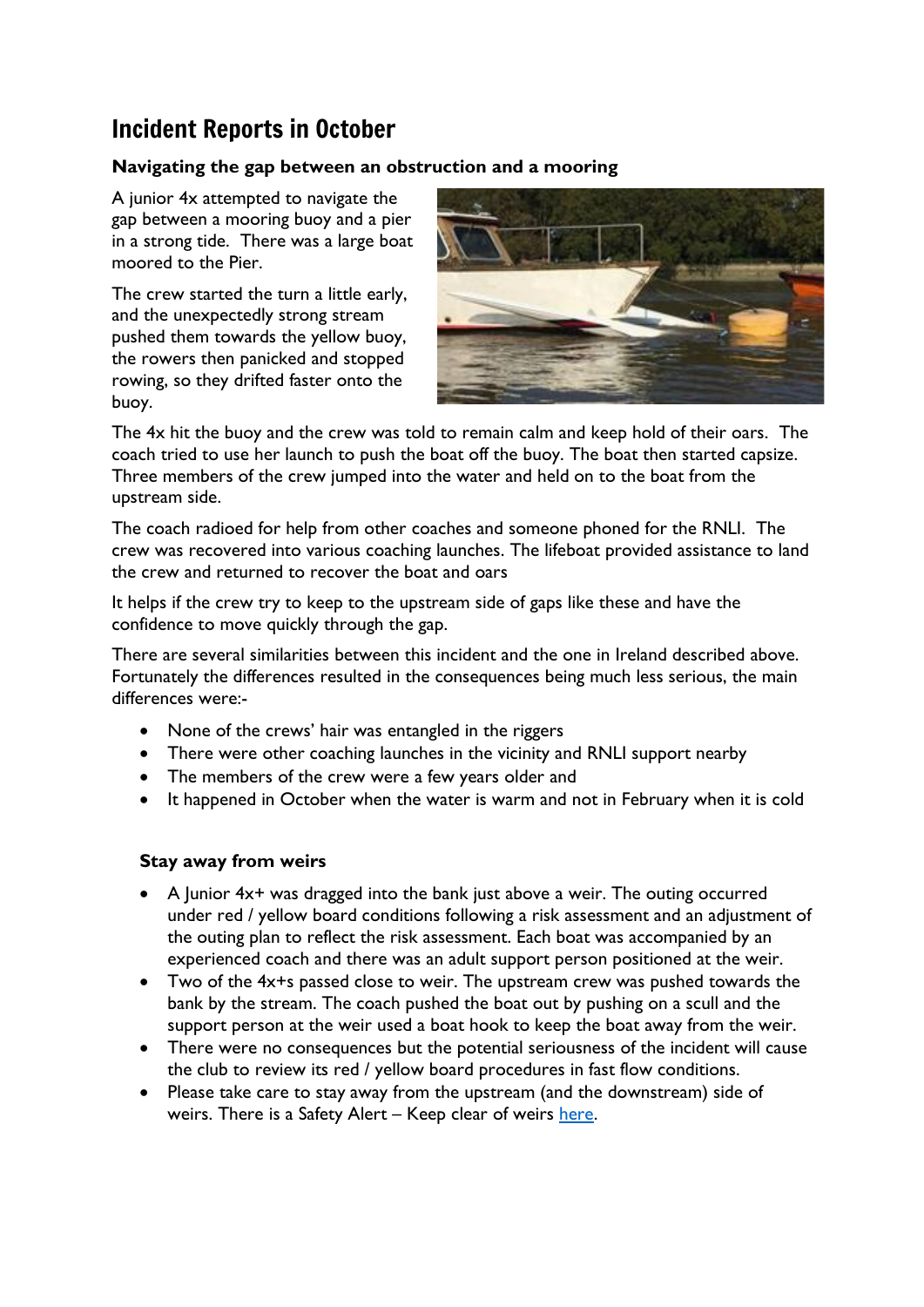There were several **interactions with motor boats**. For example:-

- two narrow boats were both on the wrong side of the river, the nearest one has just rounded a bend at some speed, and the rowing boat had just avoided colliding with it
- a small motorboat went past us and accelerated creating large wash, we took on water and were unable to continue
- a narrowboat took a straight line course, around a blind bend and was on the wrong side of the river, the person steering could not see the 2x until they shouted



- double moored boats caused an obstruction leading to a collision
- a barge navigating in the centre of the waterway caused boats to take evasive action
- collision with a canal boat on the wrong side of the river
- a narrowboat drove through a division of a head race
- a rental cruiser, that appeared to have no one at the helm, rounded a corner on the wrong side and collided with a 2-. Stroke leapt overboard and bow was thrown over by the impact. It is remarkable that both rowers survived with only cuts and bruises.

Please take great care in around motor boats; do not assume that you have been seen.

#### **Be careful where you put your feet**

A novice rower stepped into the bottom of the boat, causing a rupture in the hull beside the spine, about 15cm long. This began immediately to flood the boat. Please do not assume that new rowers know what you know. Help them.

#### **Do not swim with the boat**

There were several capsizes where crews swam the boat to the bank. Please only do this if the boat is close to the bank and it is safe to do so. It is better to climb on top of the inverted boat and use your hands to paddle to the shore.

#### **Check your lights**

There was a collision as a result of the lights on an 8+ failing. Please check your lights before each outing as you check your boat and check them from time to time when rowing.

#### **The concept of fault and blame**

In reports on two separate incidents, crews were accused of being at fault for an incident and damage to people and equipment. They were said to be in the wrong place on the river. The concept of "fault" and "blame" is not helpful. Everyone involved should consider what they could have done to prevent the incident from happening or reduce the severity of its consequences and what will they do in future. Just because a boat is in the correct place on the river, particularly if the river at that point is narrow, does not absolve anyone of the duty to keep a good look out.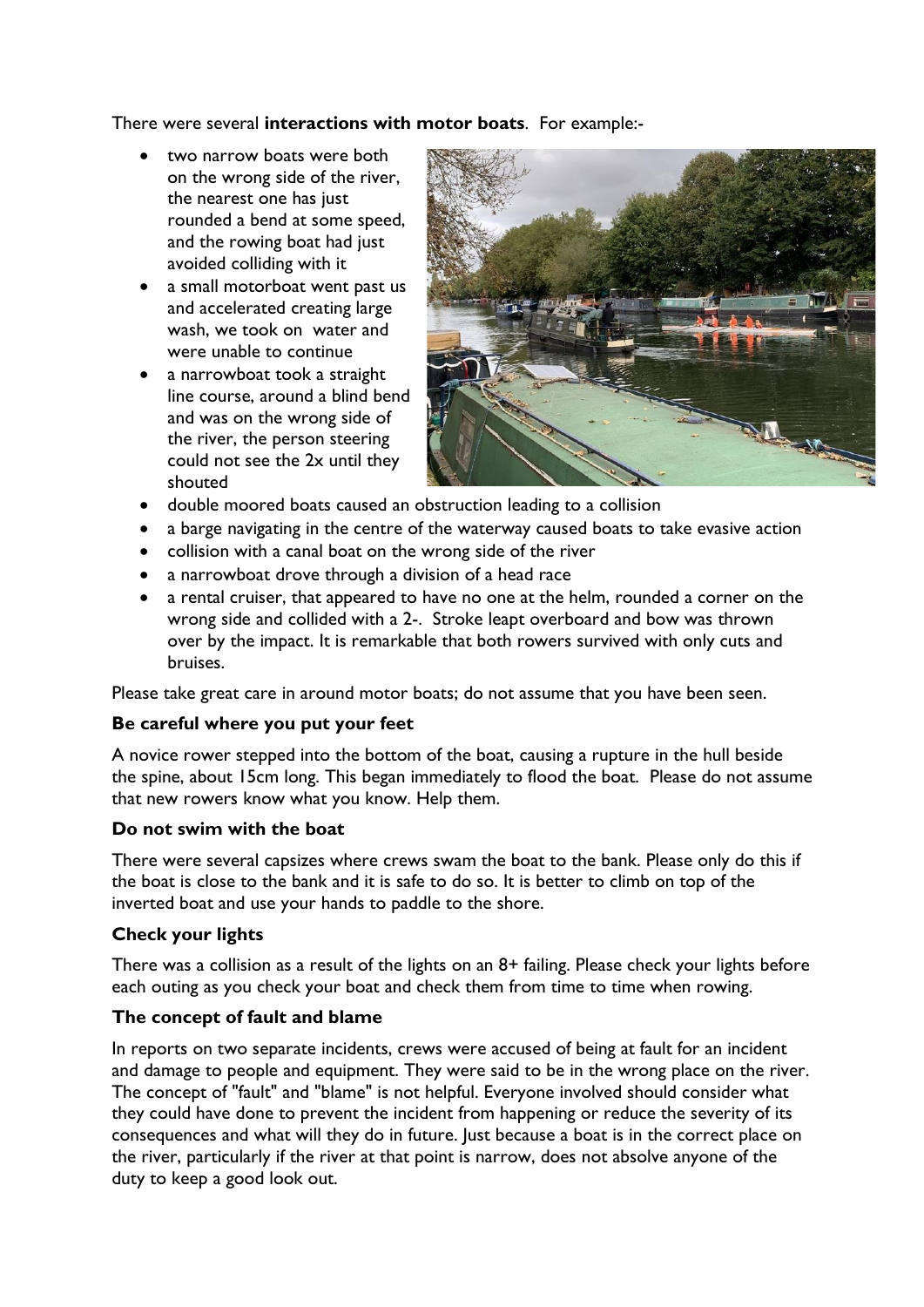#### **Check your outboard**

A coach restarted a launch engine in gear causing the launch to ride up on the front stay of the quad and across two blades. Stroke realised what was about to happen and jumped out. He was picked up by another launch within 30 seconds. The Coach involved has stopped coaching as his confidence has been lost.

#### **Pay attention**

An 8+ was rowing at high-speed on the wrong side of the river with no lookout or bank party. Another 8+ easied well upstream of them and tucked into the bank to let them pass. The cox was not paying attention, did not see the stationary crew, and collided head-on at full speed with it. Several rowers were hit by blades, including one with extensive injuries to her arm who will be unable to row for an at least three weeks due to extensive soft tissue damage. Other rowers were hit but suffered only minor injuries.

#### **Please keep the boathouse tidy**

A rower slipped on blades that had been left on the floor under the racks when racking a boat. This resulted in £550 worth of damage to the boat.

#### Death of a rower with epilepsy

Leo Lehner, aged 15, drowned on Monday 11 October after apparently suffering a seizure and falling over the side of a boat while rowing with his high school team in Dayton, Ohio. Leo's father told police that Leo "had a long history of epilepsy and had seizures 'during his most calm moments.'" He reportedly was not wearing a PFD.

British Rowing has very clear guidance on rowers with epilepsy, this can be found in section 8.6.2 of [RowSafe](https://www.britishrowing.org/wp-content/uploads/2021/04/2021-RowSafe.pdf) and on the website [here.](https://www.britishrowing.org/knowledge/safety/health-and-fitness/rowing-and-epilepsy/) We take great care to provide clear guidance so that clubs and rowers can assess and manage the risks and keep people with epilepsy safe.

### Land Training

There was a request for advice on solo land training because section 11.1 of [RowSafe](https://www.britishrowing.org/wp-content/uploads/2021/04/2021-RowSafe.pdf) on Indoor Rowing does not specify that rowers should never train alone whereas section 11.2 on Gym Training does.

The response was that it is just about impossible to cover everything in RowSafe. This is really a matter for your risk assessment.

Indoor rowing and land training are different. Land training often involves the use of weights, there may be hazards associated with land training that are not present when indoor rowing.

People often exercise alone at home on rowing machines.

Think what would happen if someone at the club did collapse and there was nobody there to help them or even to call for help. Think about the welfare of the rowers and the harm to the reputation of the club. Please do not rely on what is, or is not, in RowSafe, we are just trying to provide appropriate advice and guidance.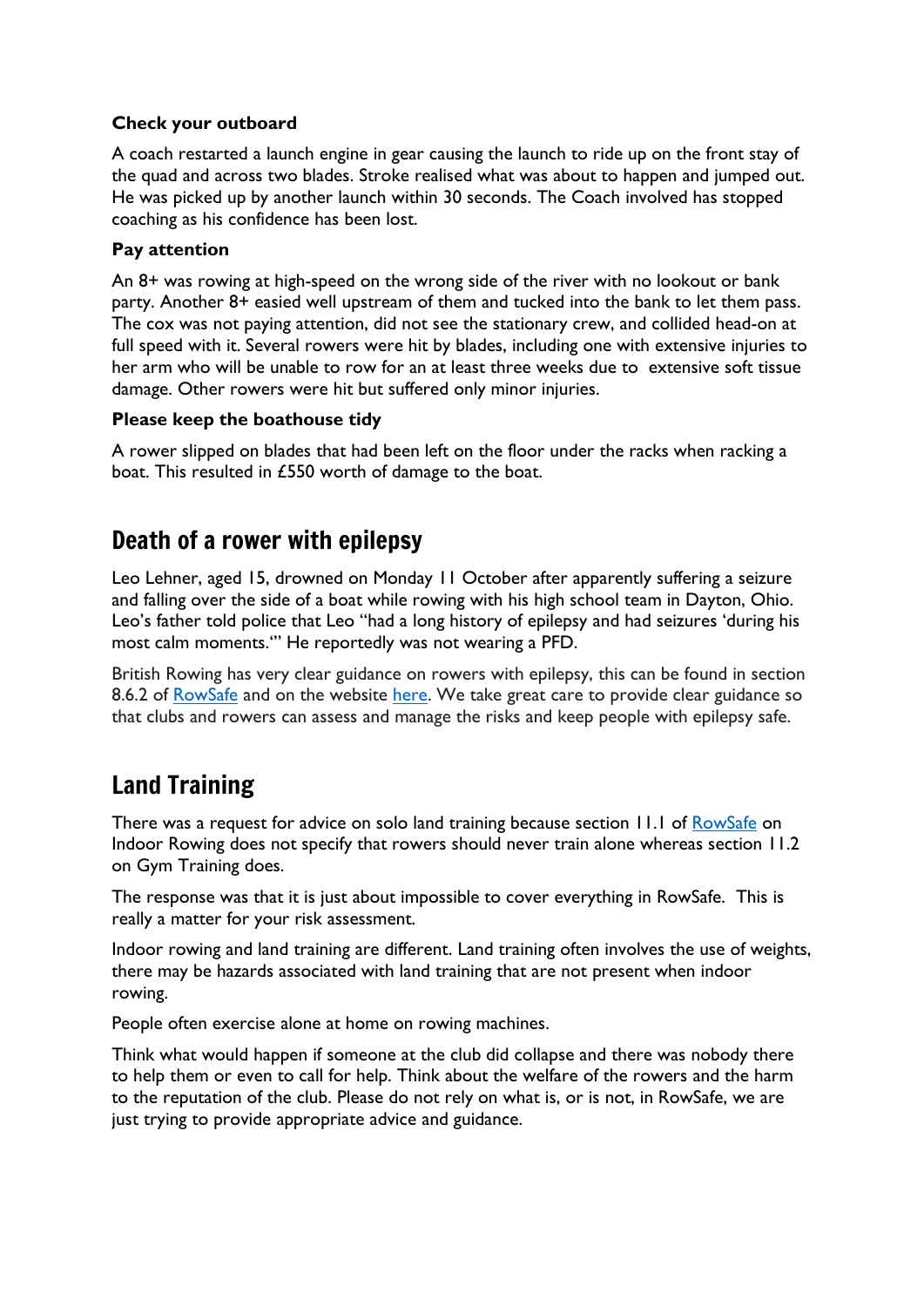## Safety Alert – Stay with the boat

A Safety Alert has been prepared, issued, and is included with this report. This emphasises the need for rowers to stay with the boat if they find themselves in the water or swamped. It follows from the double fatality in March at Iowa State University when a 4+ capsized or was swamped and the crew decided to swim to the bank. Some people are confident swimmers but please remember that the ability to swim in a nice warm pool is not a good indication of the ability to swim in the cold deep water of a river or lake.

Please understand that the Capsize drill still contains a reference to the "Swim Test". It is good if rowers can swim but we do not ever want them to have to swim. We need to keep the swim test in context. The following appears in the online capsize drill training:-

*"Ideally, everyone taking part in rowing should be able to:*

- *Swim at least 50 metres in light clothing (rowing kit).*
- *Tread water for at least two minutes.*
- *Swim under water for at least five metres.*

#### *The purpose of the swim test*

*The Purpose of the swim test is to ensure that rowers feel confident in the water.*

*We want them to be able to swim but we do not want them to have to swim.* 

*It should be recognised that the ability to swim in a pool does not guarantee the ability to swim in cold, exposed waters."*

Please note the use of the word "**Ideally**".

If people cannot swim then that does not mean that they cannot row but, if they are not confident in the water, unaided, and they cannot float then they may have to wear a buoyancy aid afloat until they can. The RNLI [Respect the Water](https://rnli.org/safety/respect-the-water) campaign makes it clear that people who fall into deep water are advised to float rather than swim.

It is still my view that it is not essential for people to be able to swim in order for them to be able to row safely. I do not want to have to tell anyone that "if you cannot swim then you cannot row".

#### Yes you can – how can we help?

Last month, I described the situation at a club that had some issues when two teenagers who have food allergies wanted to join the club and row. Each of the juniors carries an EpiPen so that, in the highly unlikely event they should need it, they can administer it themselves. The report containing this information was sent to the club. The governance team has also provided support.

The club has reassessed the risk and decided that, with some extra provisions, the boys can row, starting after half term.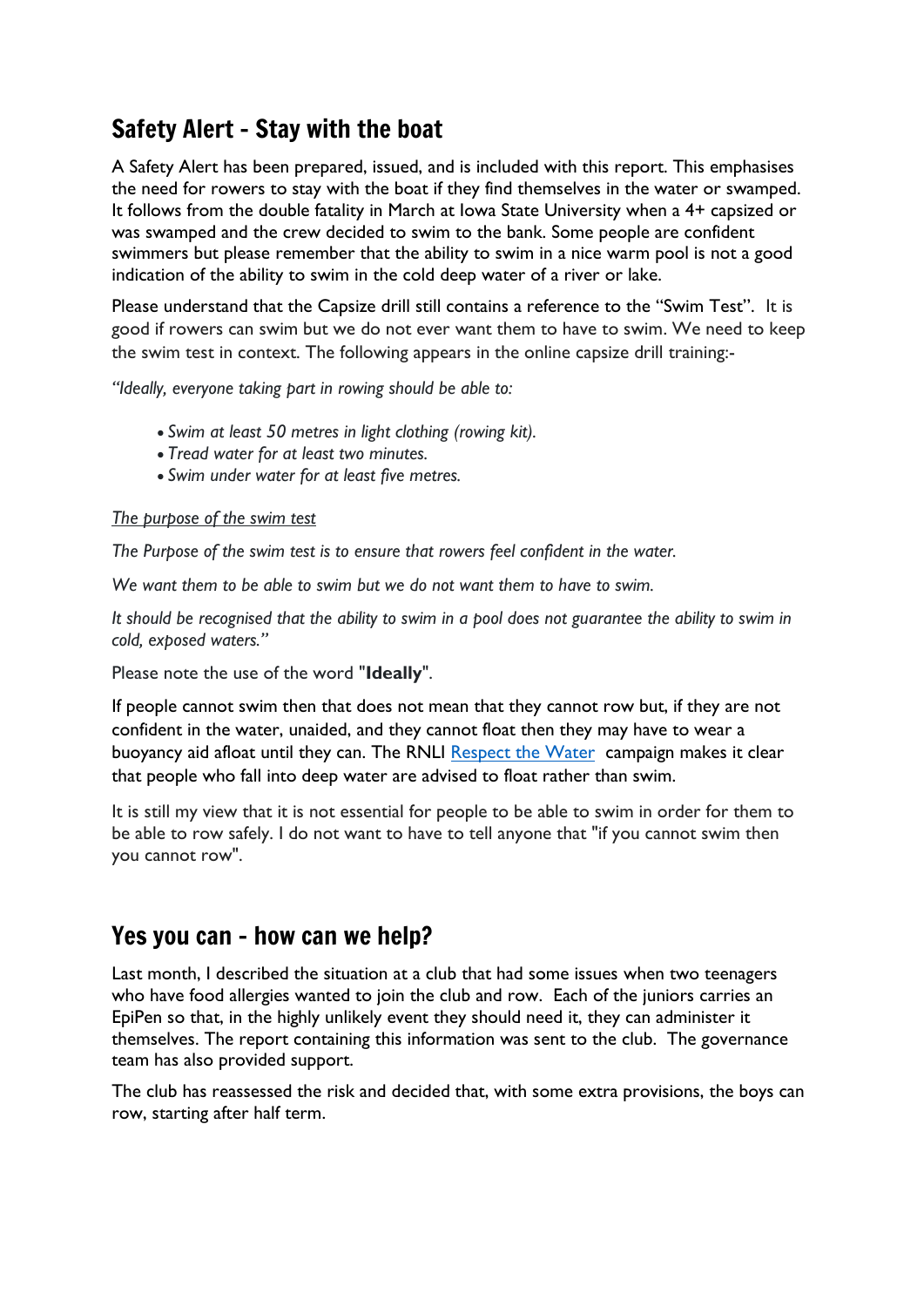## Capsize Drill

There was a question relating to the boat type used for capsize drills. A coach asked if there is any regulation about capsize drill in relation to fine boats. *Our L2R takes place in stable boats. Progression groups would expect to move into fine boats. The club runs a capsize drill roughly every six months. Can I progress novice rowers into fine boats if they haven't completed a capsize drill?*

We have guidance but not much regulation on safety. It is up to each club, based on its risk assessment, to decide what is appropriate to each member. There is no distinction between adults and children in this respect. I would suggest that rowers wear buoyancy aids until they have learned what to do if they capsize. There is information for coaches and rowers (separately) on the Capsize Drill in RowHow [here.](https://www.rowhow.org/course/view.php?id=195)

There was another request for help for new rowers who are not yet members and do not have access to the capsize training in RowHow although they do have access to the Capsize and Recovery video [here](https://www.youtube.com/watch?v=A6un3TkbQUQ) on YouTube. It was explained that online safety training is available to non-members. The links on the website no longer work. To access the training, your members will need to create a profile, this is free. You can find instructions to do this in the HRSA Monthly Report for April in Appendix 1 [here.](https://www.britishrowing.org/wp-content/uploads/2021/05/HRSA-Monthly-Report-April-2021.pdf)

## The ability to swim when rowing on the sea

Someone wrote to say that we are in total agreement that being a good swimmer does not ensure complete safety, but for sea rowers, being able to swim well is perhaps more important than for river rowers, as they have to address tides, currents and weather effects, especially wind. Rowers are aware, of course, of the risks involved in sea rowing and do not row in very rough weather, though again, this doesn't ensure 100% safety.

The club's capsize drill involved putting a life jacket on in the sea. One member, a good swimmer, did her drill in fairly realistic, but manageable, conditions. Once she had capsized, the tide carried her boat quite swiftly away from her and she had to work hard to get to it, despite the fact it was held by its painter by a club member onshore.

My view here is that the requirement is the ability not to panic if pitched into deep water. All that is needed is to grab hold of the boat and keep hold then, once you have control of your breathing, etc, climb back onto the boat and wait for rescue. This is not as easy as it sounds in the sea so some swimming ability would be useful. If the rowers are not so confident then they should use a personal floatation device.

## The application of maritime safety law

I explained last month that the Department for Transport (DfT) has issued a consultation document on new legislation to strengthen enforcement of the dangerous use of recreational and personal watercraft on the sea and in harbours. This is available [here.](http://www.gov.uk/government/consultations/strengthening-enforcement-of-the-dangerous-use-of-recreational-and-personal-watercraft) The impact of the suggested changes on rowing, rowing clubs and rowers has been discussed at a high level in British Rowing and it was concluded that this change will be beneficial to rowers in that it will tend to reduce some of the risks due to the unsafe use of speedboats and jet-skis. The regulatory burden directly on rowers and clubs should be minimal. British Rowing will not provide feedback to the DfT.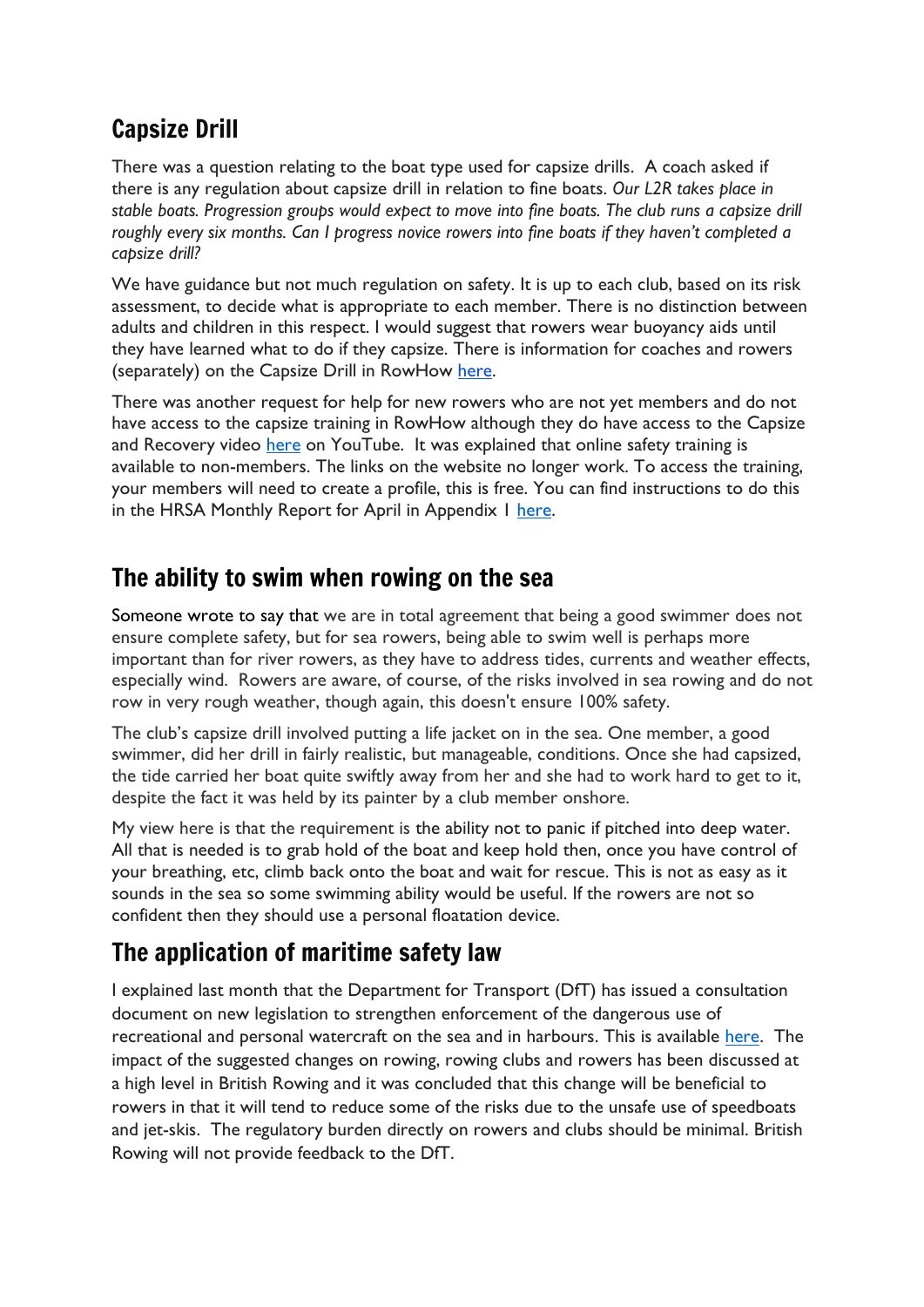## Should Rowing boats give way to sailing boats?

There was a question about whether rowing boats should give way to sailing boats. The response was that in the PLA "Rowing and paddling on the Tidal Thames" it says, on page 57:-

"For the purposes of Byelaw 27 and Col Reg Rules 9 and 18, rowing and paddled boats must act as power-driven vessels and must keep out of the way of all the types of vessels listed. They must also give priority to vessels such as (but not limited to) Class V Passenger vessels, tugs and tows, large *Dutch barges and sailing boats (unless the sailing boat is crossing the fairway)."*

The situation off the Tideway is less clear but sailors will generally expect rowing boats to give way as they will see them as "vessels under power".

## Coastal Rowing Safety and RYA Safe Trx

Someone asked "Now that British Rowing is promoting coastal rowing, what action have you taken to promote safety on coastal waters. In particular, I think of the RYA app that covers the safety of their members at sea, RYA Safe Trx. However, if coastal rowers wish to use this app then they have to be members of the RYA. Does BR have an affiliation with the RYA to allow BR members to use this app for free, without having to become a full member of the RYA? If not, why not?

The response was that I found this on the internet in response to a search for "do I have to be a RYA member to use safetrx". This information is [here.](https://apps.apple.com/gb/app/rya-safetrx/id881482157)

"Official app of the Royal Yachting Association (RYA) – RYA SafeTrx allows you to register your vessel and plan and track your trip on your smartphone. This app is freely available to anyone, **you do not need to be an RYA member**. It is free to download and there is no charge to use it."

Chapter 10 of [RowSafe](https://www.britishrowing.org/wp-content/uploads/2021/04/2021-RowSafe.pdf) deals with Rowing on the Sea. This chapter contains additional information applicable to various types of sea rowing. Section 10.1 deals with Coastal and Inshore Rowing. The general advice in the remainder of RowSafe is also applicable to coastal rowing.

In Coastal Rowing, together with all other types of rowing, risk assessment is used to identify the actions and provisions needed to ensure that the planned activity can be completed safely. Risk Assessments are venue specific and vary according to where you row which is why we expect each club to do its own risk assessment. In some cases it may not be possible to ensure safety and the risk assessment will then indicate that the planned activity should not be undertaken and a different activity should be defined and assessed.

## Mention of backstays in Incident Reports

There have been several Incident Reports where the person submitting the report did not know whether their boat was fitted with backstays in the leading positions, in one case this person reporting was a member of the crew. Comments were made asking for this information to be added and it was added. If you report an collision then please check whether your boat has backstays and include this information in the report.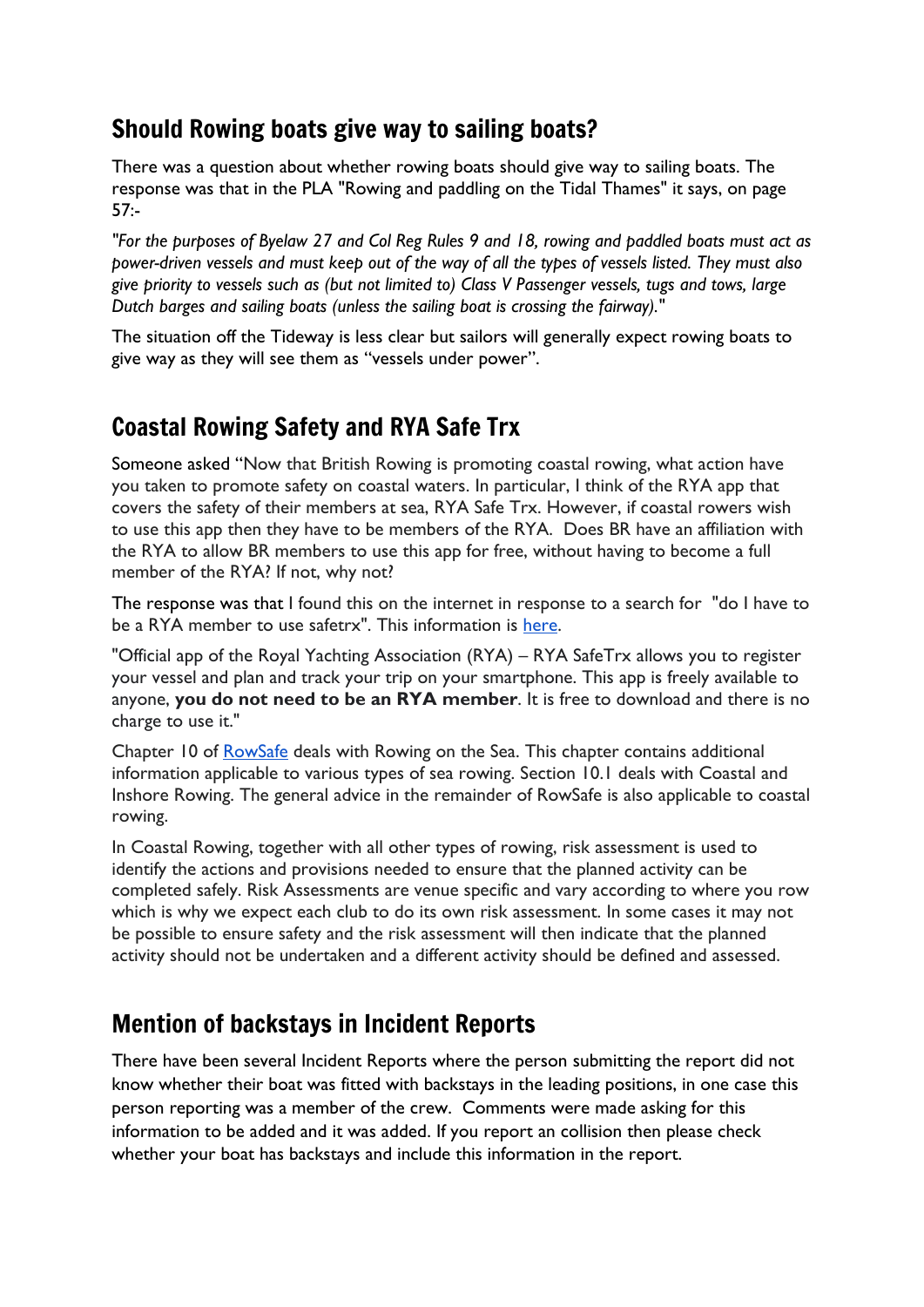## 2021 Safety Audit

This year's audit was discussed at a National Rowing Safety Committee meeting at which the Regional Rowing Safety Advisers decided that they would no longer accept responses that a topic was "to address" if that topic had been in that state for some years. Clubs do not need to be perfect but do need to have shown some improvement since last year. RRSAs will not approve audits for clubs that have not done anything since last year to address issues.

## Wearing Hi-vis over a buoyancy aid

Someone asked about wearing a hi vis jacket on top of a buoyancy aid when coxing. It had been suggested that this is a valid question and worth sharing with a wider audience. It was understood lifejackets must be the outermost garment worn. If someone is wearing a buoyancy aid it seems reasonable that a hi vis waterproof could be worn on top as it will make the person easier to spot on the water. The clubs buoyancy aids are bright red but the area covered by a hi vis jacket is larger and might make a greater visual impact.

I replied is correct that I would prefer coxes to wear lifejackets rather than buoyancy aids because they provide about three times greater buoyancy and coxes can need this when they are dressed to keep warm. You were right to say that nothing should be worn over a lifejacket.

If coxes wear (non-inflatable) buoyancy aids then it should do no harm if they wear hi-vis clothing over the buoyancy aid.

## Advanced Risk Assessment Training

The advanced risk assessment training has been revised and the final review has been completed. The new version can be found [here.](https://www.rowhow.org/course/view.php?id=201)

#### Rower Development Guide

The rower development guide uses quizzes to impart and check knowledge on several topics including safety. The safety quizzes are largely based on RowSafe. Some assistance has been provided in checking the quizzes and it is hoped that this will be completed early in November.

## Trailer Stability videos

Trailer stability when towing is largely dependent on the distribution of the weight on the trailer. This is demonstrated in two videos [here](https://www.youtube.com/watch?v=JeEEC5eVNCk) and [here.](https://www.youtube.com/watch?v=6mW_gzdh6to) It should also be noted that stability decreases with increasing vehicle speed and that it is better when going uphill and on dry roads. Towing [speed](https://www.gov.uk/speed-limits) limits were presented in last month's report.

There is a Safety Alert on Trailer Towing [here.](https://www.britishrowing.org/wp-content/uploads/2015/09/Safety-Alert-2014-Trailer-Towing.pdf)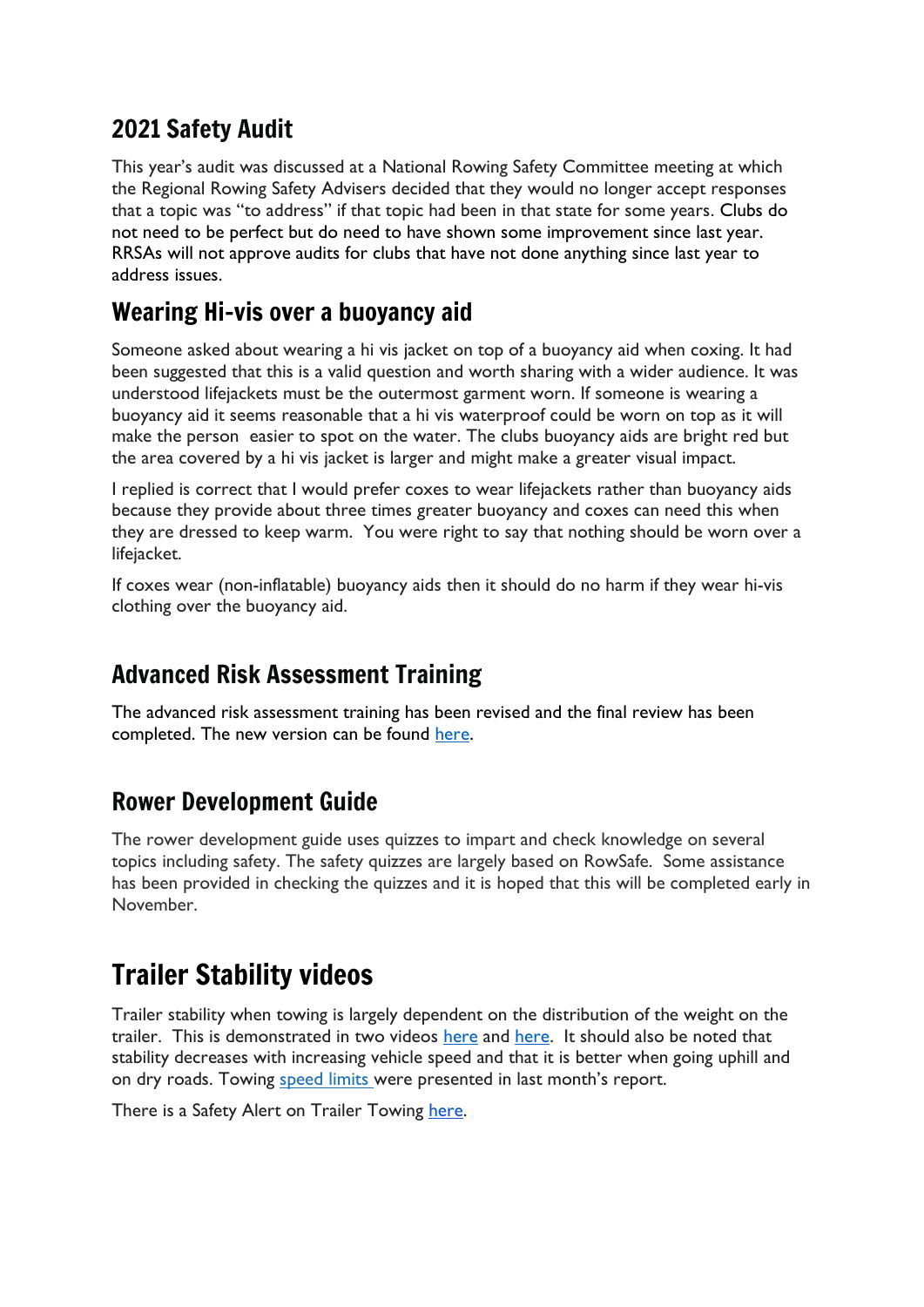## Towing driving licence requirements are about to change

Last month I described the changed to licence requirements for drivers towing trailers that government has announced that it will introduce in autumn 2021. These new rules will come into effect from 15 November 2021. Further information [here.](https://www.gov.uk/guidance/new-rules-for-towing-a-trailer-or-caravan-with-a-car-from-autumn-2021)

## Newsletter Article

Each month I write an article for the website. A short version appears in the Membership Newsletter and there is sometimes a link to a longer version on the News area of the website. The longer version can be found [here](https://www.britishrowing.org/2021/09/safety-capsize-training/) and is reproduced below.

#### *Full version*

#### **The end of summer.**

It is no longer summer, the nights are drawing in and there is not much time for an outing afloat in daylight after work. The clocks will change in a few weeks (on Sunday 31 October) and so it will be dark early in the evening.

Look on the bright side, early morning outings will still be possible for a few weeks.

So what can we do if we want to row in the dark? How can we prepare?

This is the time to get ready so that the kit will be available and in good working order when we need it. It is time to find the lights that we fit to the boat and check them;

Do they still work?

Have we got enough of them?

Do we need more batteries?

Please remember that lights on boats are not there so that we can see where we are going. They are there so that others can see us and tell where we are going, and we can see where they are going.

However, we will only see other boats if we look for them. We need to keep an even better lookout when it is dark.

The other thing that helps is to wear white above the waist when it is dark. This is equivalent to wearing hi-vis in daylight; it simply makes it easier for others to see us.

Not only will there be less daylight, it will also get colder. This is not a big problem for rowers who are working hard and generating their own heat. However, it is a hazard that coxes and coaches have to manage. If you cox or coach then make sure that you dress for the conditions.

#### *Short Version*

The nights are drawing in and there is not much time for an outing afloat in daylight after work. It is time to get the boat lights ready so that they will be in good working order when we need them.

Lights on boats are there so that others can see us. Keep an even better lookout when it is dark. It also helps to wear white above the waist.

Not only will there be less daylight but it will also get colder. This is a hazard that coxes and coaches have to manage. Dress for the conditions.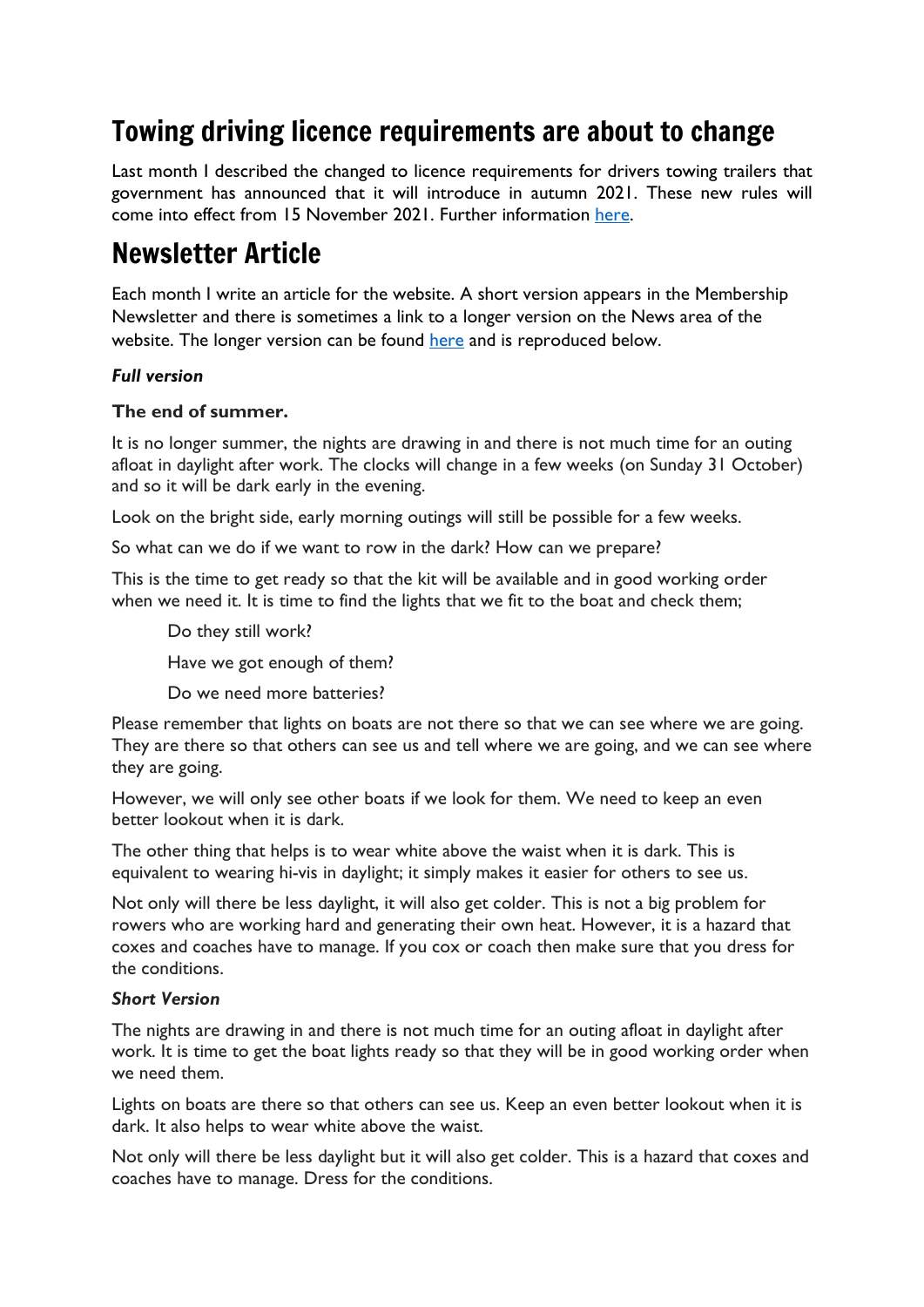## Appendix 1 – The Sequence of events during the Incident in Ireland

- The incident occurred on Saturday 23<sup>rd</sup> February 2019.
- The outing was due to start at 09:30 with three 4x+s and two coaching launches.
- One launch had one coach and the other had two coaches.
- The launches were lightweight aluminium boats, 4 metres long, fitted with a 15hp outboard motors.
- The plan was to row together upstream and then turn and row downstream to turn upstream of Thomond weir and return to the club.
- The tide was ebbing and the stream was augmented by a considerable volume of rainwater.
- The Head Coach (who was also the Club Safety Officer) did an undocumented risk assessment and, together with the other coaches, concluded that it was safe to proceed.
- The  $4x+$  that contained the casualty was delayed and departed about 30 minutes after the other two 4x+s and one coaching launch containing two coaches.
- Coaches and coxes were wearing PDFs, rowers were not.
- The 4x+ continued rowing downriver to the turning area immediately above Thomond Weir.
- The Coach did not realise the group had, by this time, completed the course and was heading for the clubhouse.
- The  $4x+$  attempted to turn above Thomond weir as planned, under the instructions of its coach.
- The Coach stated that the rowers did not respond adequately to his directions and that the river flow propelled the 4x+ downriver at a deceptively fast rate.
- The 4x+ rapidly drifted downstream towards the weir
- The bow of the 4x+ hit a support span and it slewed sideways across the weir.
- The weir's concrete supports spans are approximately 7 m apart.
- The  $4x+$  was 12.8 m in length.
- The 4x+ breeched and overturned across two supports.
- The crew were thrown into the water.
- The 4x+ remained afloat but lodged across two of the weir's supports.
- Four of the crew surfaced; three climbed onto the upturned hull while one remained in the water and clung on to the hull, all in accordance with their training.
- One crew member did not surface in the water.
- The Coach in the Safety Boat steered through the weir and turned the boat, bow upstream, to approach the distressed 4x+.
- The Coach made contact with the 4x<sup>+</sup> while under the weir's spans.
- The Coach saw a crew member trapped in the water.
- The Coach left his steering position and moved forward and was able to reach down to grab and attempt to recover the trapped Rower from the water.
- The Coach found that the Rower and could not be pulled from the water.
- The Rower was snagged by her waist length hair in one of the 4x+'s riggers.
- The Coach lifted the rigger with his right hand.
- This enabled the Coach to raise the trapped Rower to the surface with his left hand.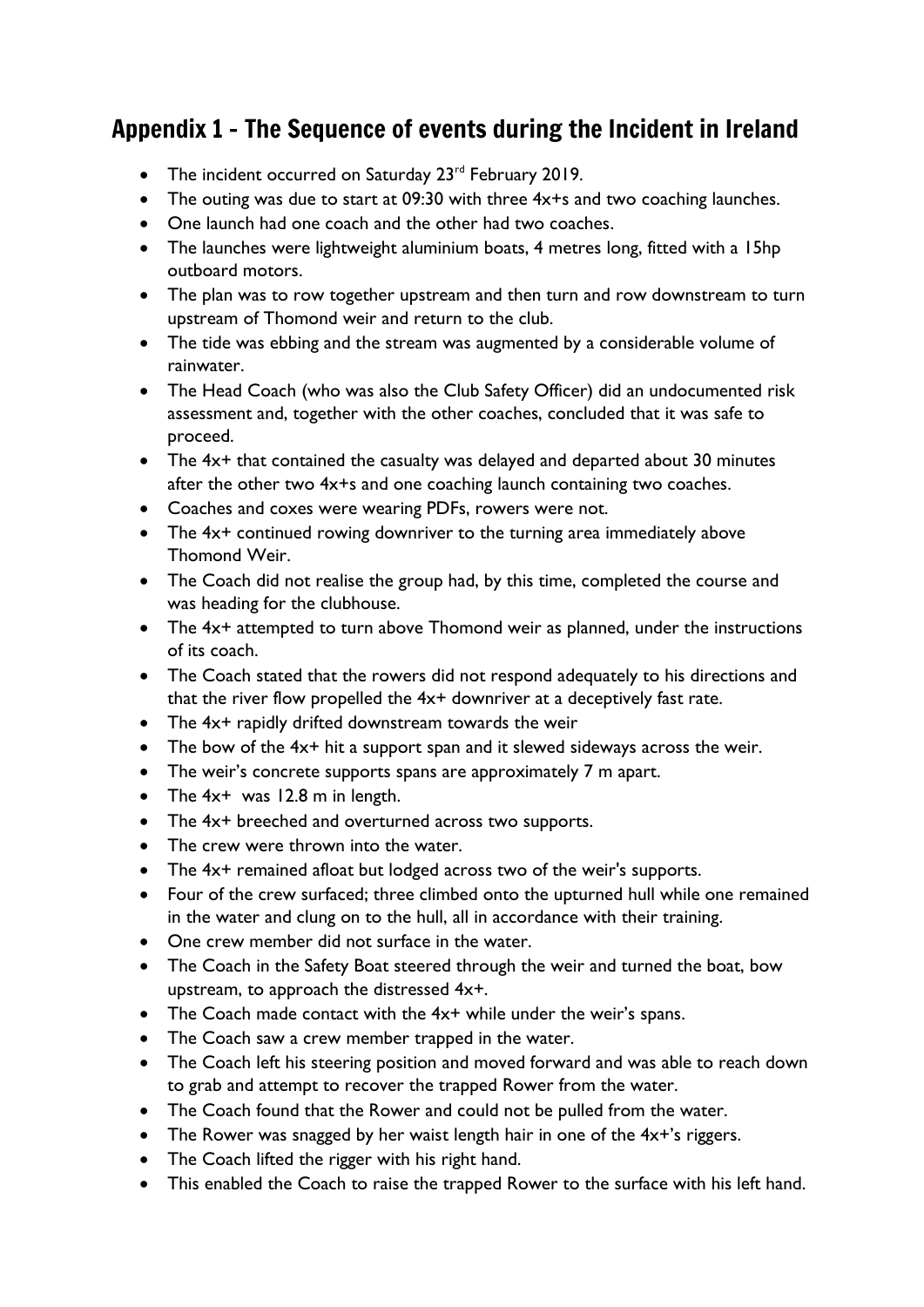- At this point the Coach spoke to the trapped Rower who responded twice with his name.
- Despite persistent efforts by the Coach and a 4x+ crew member onboard the upturned 4x+ they were unable to free the trapped Rower's hair.
- Two of the remaining 4x+ crew were on the upturned hull, one was in the water assisting with the trapped Rower and one other was in the water holding onto the  $4x +$ .
- The Coach in the Safety Boat was alongside the trapped Rower attempting a rescue.
- The crew member holding onto the upturned  $4x+$  became detached and was swept through the weir and on downriver.
- The Coach was now presented with a dilemma; to stay with the trapped Rower or retrieve the drifting crew, who was not wearing a PFD and was in danger of drowning.
- The Coach considered that, as he had successfully raised the trapped Rower's head above the water surface previously, he did not anticipate any difficulty having to do the same again.
- The Coach released his hold on the trapped Rower, retrieved the crewmember who had gone through the weir and the other crew who was assisting in the water and quickly returned to the trapped Rower.
- In the meantime, the 4x<sup>+</sup> had overturned further, and the trapped Rower was further submerged under the water.
- The Coach was unable to raise her to the surface again.
- Two members of the public appeared on the bridge to assist.
- One of them climbed down to assist in rendering help from the Safety Boat.
- A member of the public made a 999 call to the emergency services, this was timed at 10.12 hrs.
- The remaining crew climbed across from the upturned  $4x+$  hull to board the Safety Boat.
- The coaches in the other safety boat were unaware of the emergency at Thomond Weir.
- The remainder of the crew of the  $4x+$  with the Coach and a member of the public were all on the Safety Boat attempting to rescue the trapped Rower.
- A local Authority Fire Rescue inflatable boat with two crew onboard arrived on scene.
- The Fire Rescue crew were able to free the trapped Rower by cutting the Casualty's hair.
- The Casualty was taken aboard their boat which immediately departed the scene.
- A crew member applied cardiopulmonary resuscitation (CPR) to the Casualty as the boat took the Casualty to shore and waiting paramedics.
- The Coach and remainder of the 4x+ crew returned to the Boat Club.
- The Coach informed the Head Coach of the incident by mobile phone while enroute to the Club.
- The  $4x+$  was recovered from the river the following day, 24 February 2019 and taken by Gardai (Police) to a secure storage location.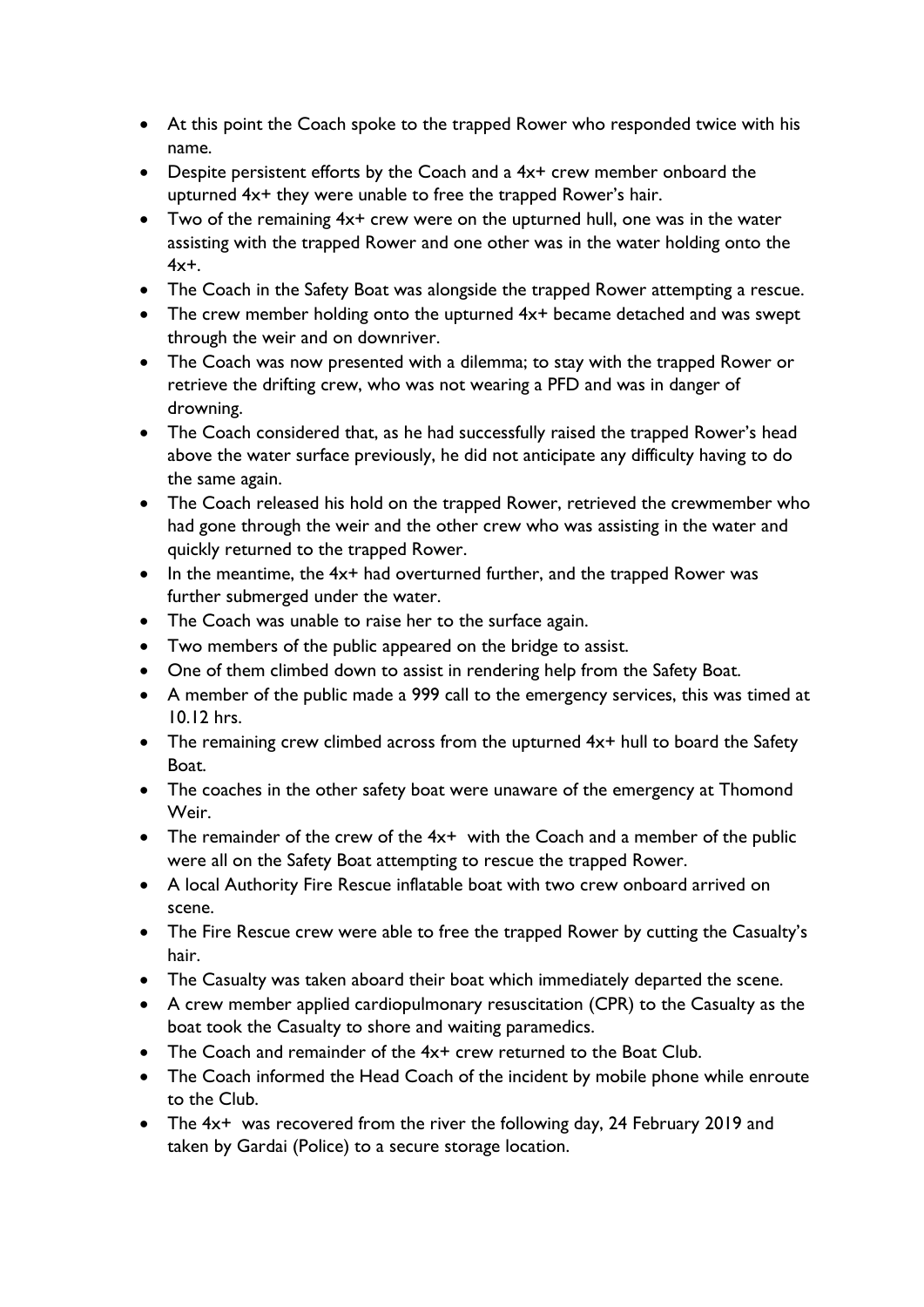## Appendix 2 – Recommendations for Rowing Ireland and Current Practices of British Rowing

The Report makes recommendations for the Rowing Ireland. These are listed below alongside the relevant practices of British Rowing.

| <b>Recommendations for Rowing Ireland</b>                                                                                                                                                                                                                                                                                                                                    | <b>Current Activities by British Rowing</b>                                                                                                                                                                                                                                                                                                                        |
|------------------------------------------------------------------------------------------------------------------------------------------------------------------------------------------------------------------------------------------------------------------------------------------------------------------------------------------------------------------------------|--------------------------------------------------------------------------------------------------------------------------------------------------------------------------------------------------------------------------------------------------------------------------------------------------------------------------------------------------------------------|
| Immediately carry out a review and clarify its<br>policy with regard to affiliated club's safety<br>practices and Rowing Ireland's role in audit<br>and enforcement as provided for the Rowing<br>Ireland Safety Committee.                                                                                                                                                  | <b>Review MCIB recommendations for Rowing</b><br>Ireland and identify any Opportunities for<br>Improvement (in this document).                                                                                                                                                                                                                                     |
| Implement a programme for the effective<br>dissemination of Rowing Ireland safety<br>recommendations, and of the Code of<br>Practice.                                                                                                                                                                                                                                        | RowSafe is well communicated, freely<br>available on the website in the public<br>domain, and referenced in the Rules of<br>Racing. Notifications of annual updates are<br>sent to all clubs.<br>Monthly Reports and Safety Alerts are<br>widely distributed, sent to all clubs and<br>published on the website.<br>This is reinforced by the annual Safety Audit. |
| Appoint a Rowing Ireland Communications<br>Officer with specific responsibility to open<br>and maintain interactive communications<br>with all Rowing Ireland affiliated clubs in<br>order to disseminate Rowing Ireland's safety<br>advice to affiliated clubs.                                                                                                             | <b>Safety Communications in British Rowing</b><br>appear to work effectively. There is support<br>from the Communications and Membership<br>Teams and Rowing Safety features on the<br>website. There is no need for organisational<br>change.                                                                                                                     |
| Implement a programme of Rowing Ireland<br>Safety Courses for club safety officers and<br>coaches with particular focus on hazard<br>identification, risk assessment and risk<br>mitigation processes.                                                                                                                                                                       | Safety (risk management, hypothermia &<br>capsize and recovery) is included in coach<br>education.<br>Online courses on Risk Management, Risk<br>Assessment, Hypothermia and Capsize are<br>all freely available to members.                                                                                                                                       |
| Immediately advise and encourage all<br>affiliated clubs to carry out an audit of all<br>river obstacles and hazards in the club's area<br>of activities taking into account seasonal<br>river flow conditions and prevailing tidal<br>conditions in order to produce a Hazard List<br>readily available to all club members and<br>reviewed and updated on a regular basis. | This is included in RowSafe and is referred<br>to as the circulation plan.                                                                                                                                                                                                                                                                                         |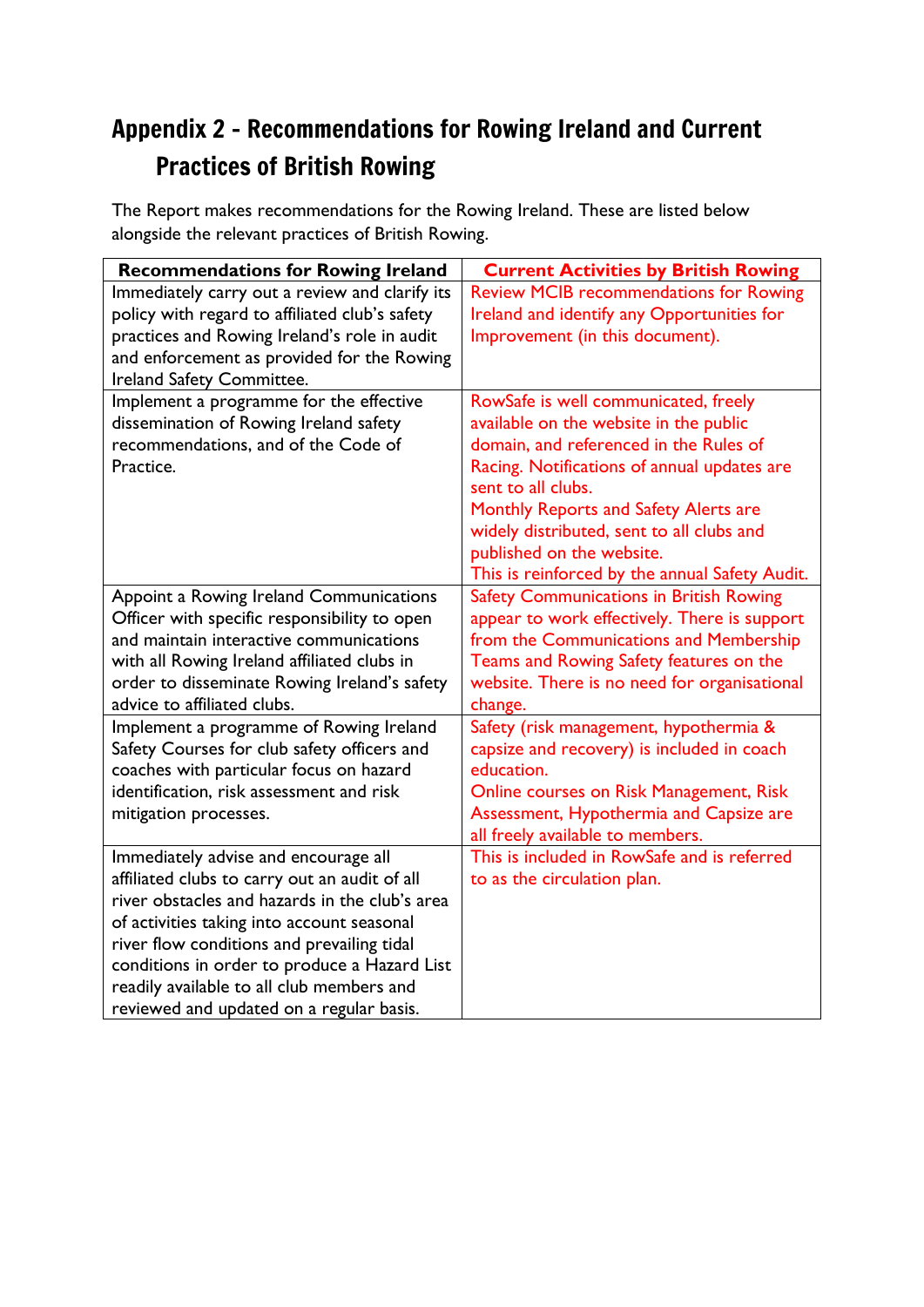| This relates to the use of Personal Floatation<br>Immediately implement a Safety Policy<br>review with regard to the applicability of S.I.<br>Devices by people afloat and is a legal<br>No. 921 of 2005 - Pleasure Craft (Personal<br>requirement in Ireland but there is an |
|-------------------------------------------------------------------------------------------------------------------------------------------------------------------------------------------------------------------------------------------------------------------------------|
|                                                                                                                                                                                                                                                                               |
|                                                                                                                                                                                                                                                                               |
|                                                                                                                                                                                                                                                                               |
| Flotation Devices and Operation) (Safety)<br>exemption for people in "Olympic Style                                                                                                                                                                                           |
| Regulations 2005 as amended by S.I. (2012)<br>Rowing Boats".                                                                                                                                                                                                                  |
| 349 regarding their application to Olympic<br>It is not applicable in Britain although it may                                                                                                                                                                                 |
| be appropriate for new rowers and young<br>style rowing boats, especially in relation to                                                                                                                                                                                      |
| minors and during training, issue clear<br>rowers to wear PFDs.                                                                                                                                                                                                               |
| guidelines and consistent with the Code of                                                                                                                                                                                                                                    |
| Practice.                                                                                                                                                                                                                                                                     |
| RowSafe advises Clubs to have induction<br>Immediately carry out a review of its policy                                                                                                                                                                                       |
| with regard to affiliated club's procedures<br>training for new rowers.                                                                                                                                                                                                       |
| involving junior/novice rower training,<br>We provide guidance in the form of L2R                                                                                                                                                                                             |
| introduction of novices to river activity skill<br>course content with supporting documents                                                                                                                                                                                   |
| such as handbooks for the learners.<br>sets and crew capability assessments.                                                                                                                                                                                                  |
| Immediately carry out a review of its policy<br>Hair length has been covered in the                                                                                                                                                                                           |
| with regard to affiliated club's rowing boat<br>February 2019 Monthly Report.                                                                                                                                                                                                 |
| We could do more on clothing in RowSafe<br>crew standards for personal protective                                                                                                                                                                                             |
| clothing and hair length with regard to the<br>but it is already covered.                                                                                                                                                                                                     |
| dangers associated with hypothermia and<br>PPE (PFDs) are included in RowSafe.                                                                                                                                                                                                |
| entanglement and recommend a minimum                                                                                                                                                                                                                                          |
| level of safety clothing standards for rowing                                                                                                                                                                                                                                 |
| crewmembers.                                                                                                                                                                                                                                                                  |
| Immediately implement a Safety Policy with<br>This is not a practical option in many                                                                                                                                                                                          |
| regard to requiring club safety boats to carry<br>instances due to the size of the crews and                                                                                                                                                                                  |
| onboard extra Personal Flotation Devices to<br>the carrying capacity of some launches.                                                                                                                                                                                        |
| Circumstances should be a factor here;<br>enable the rescue of crew.                                                                                                                                                                                                          |
| rowing on the sea, an estuary or a very large                                                                                                                                                                                                                                 |
| lake might lead to the routine adoption of<br>this policy but it should not be a general                                                                                                                                                                                      |
|                                                                                                                                                                                                                                                                               |
| policy. It is a matter for each club's risk<br>assessment.                                                                                                                                                                                                                    |
| Initiate a programme of guidance and advice<br>This depends on the mobile phone signal and                                                                                                                                                                                    |
| to all affiliated clubs to develop an effective<br>the effectiveness of radio communication in                                                                                                                                                                                |
| means of communication between the<br>the locality (radio is most effective if there is                                                                                                                                                                                       |
| a line of sight between the radio transmitter<br>coaches other than by mobile phone                                                                                                                                                                                           |
| and receiver). This could be considered in<br>technology.                                                                                                                                                                                                                     |
| the next revision of RowSafe. It is a matter                                                                                                                                                                                                                                  |
| for each club's risk assessment.                                                                                                                                                                                                                                              |
| Consider whether there is merit in adopting<br>The problem with adding extra crew to                                                                                                                                                                                          |
| safety boats is that it reduces the rescue<br>a requirement for minimum manning levels                                                                                                                                                                                        |
| for safety boats.<br>capacity. In many cases the primary use of                                                                                                                                                                                                               |
| launches is for coaching but they will be used                                                                                                                                                                                                                                |
| for safety and rescue if needed.                                                                                                                                                                                                                                              |
| It is a matter for each club's risk assessment.                                                                                                                                                                                                                               |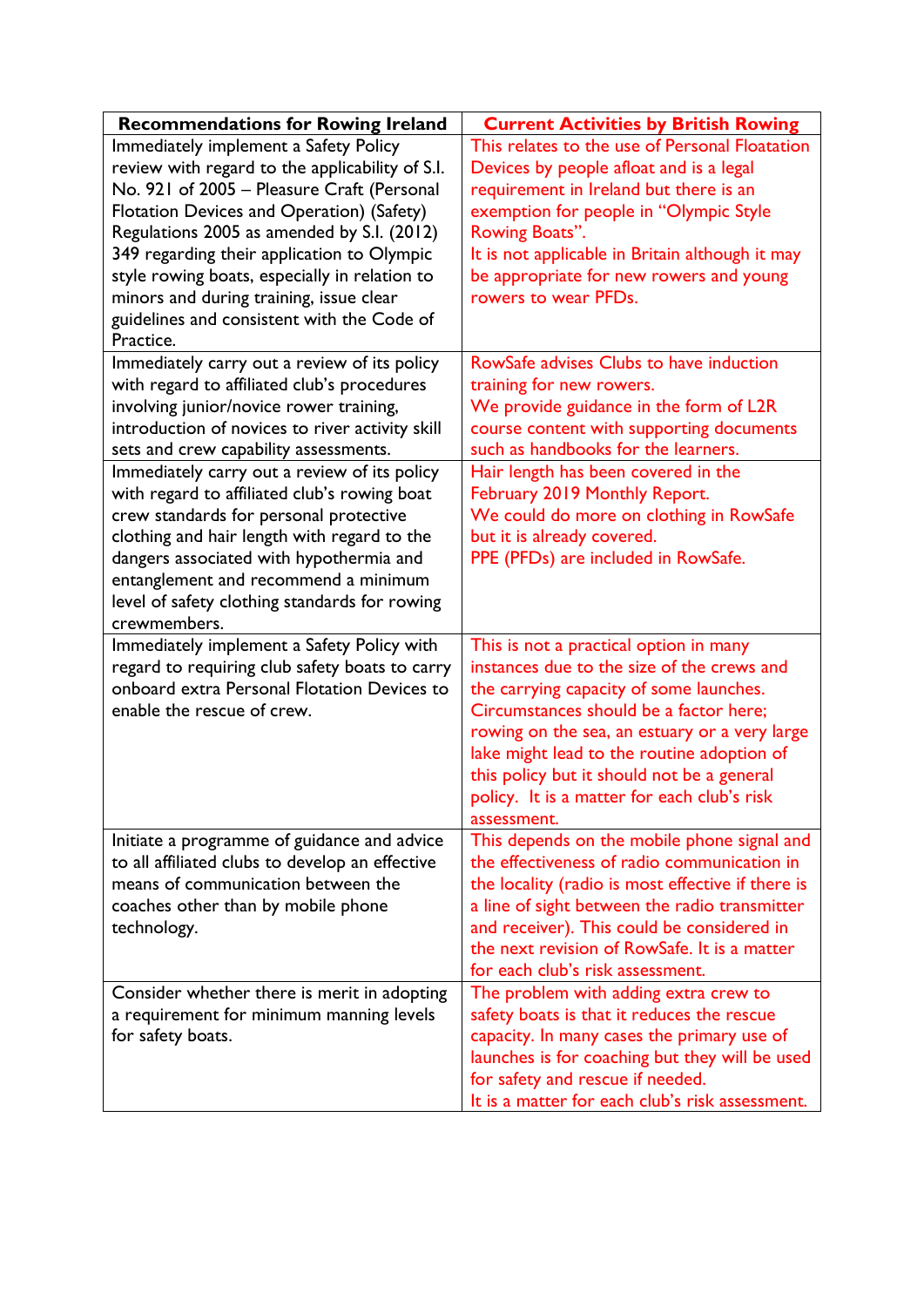| <b>Recommendations for Rowing Ireland</b>     | <b>Current Activities by British Rowing</b>    |
|-----------------------------------------------|------------------------------------------------|
| Implement a programme to push down the        | All the relevant information is widely         |
| guidelines and advice contained within        | available and well communicated. This is       |
| Rowing Ireland's Safety Manual to affiliated  | reinforced by the annual Safety Audit.         |
| club level.                                   |                                                |
| Consider whether there is merit in requiring  | This is not directly applicable but the annual |
| evidence of compliance with the Code of       | Safety Audit will be checked to ensure that it |
| Practice and Rowing Ireland safety            | covers the items included in section 11 of     |
| recommendations as a condition of affiliation | the Regulations of British Rowing.             |
| to Rowing Ireland.                            |                                                |
| Consider whether there is merit in engaging   | This is not applicable as most clubs are       |
| with the funders of rowing clubs to require   | funded by their members.                       |
| evidence of compliance with the Code of       |                                                |
| Practice and Rowing Ireland safety            |                                                |
| recommendations as a condition of funding.    |                                                |
| Immediately assess its approach to the        | This is not applicable, as demonstrated        |
| creation of safety policies or guidelines and | above. The assessment is incorporated into     |
| ensure that these policies or guidelines are  | the content of this Appendix.                  |
| effectively communicated to clubs in order    |                                                |
| to develop a proactive approach to            |                                                |
| monitoring and improving rowing safety        |                                                |
| standards at club level.                      |                                                |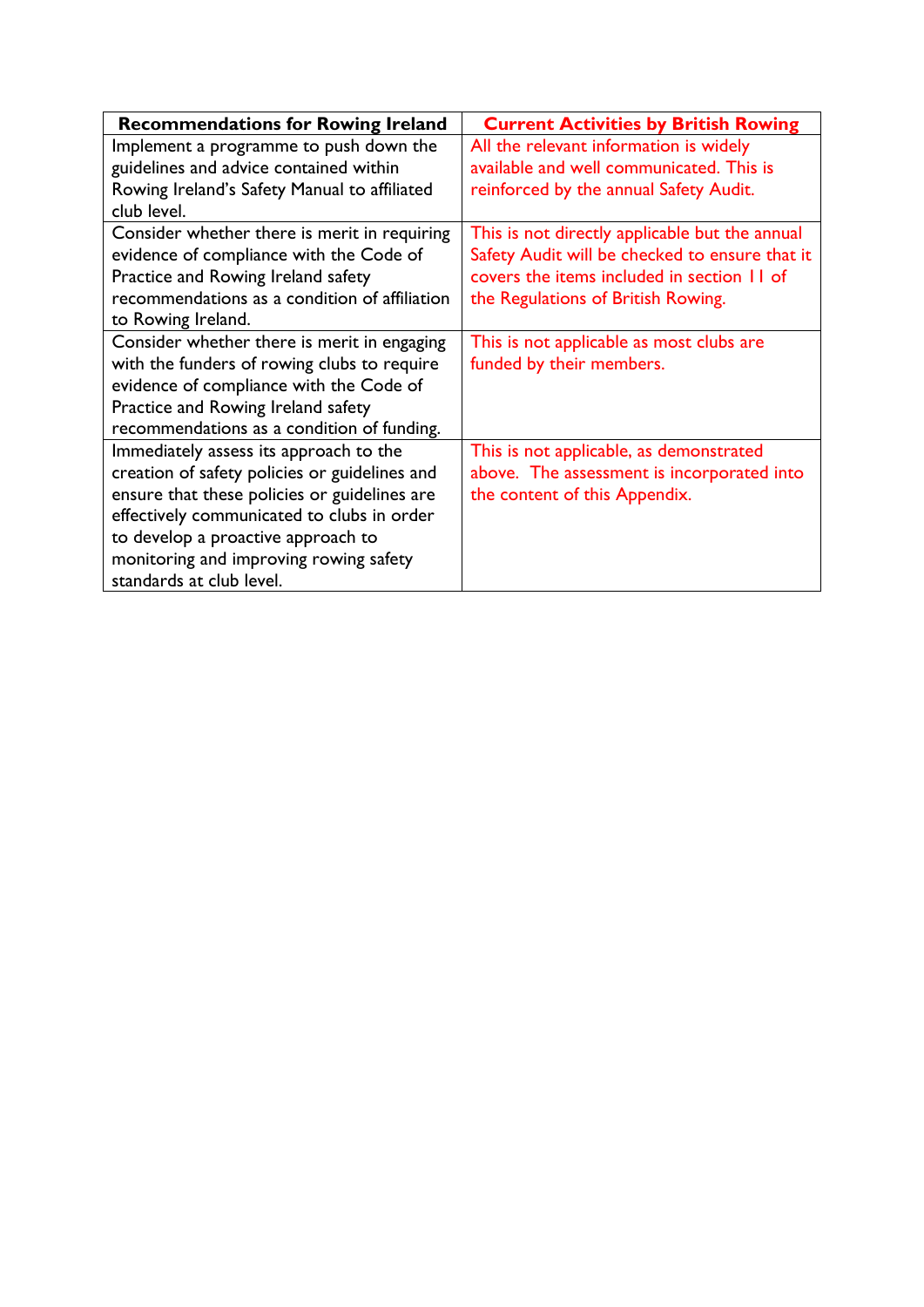## Appendix 3 Recommendations for the Rowing Club in Ireland and the corresponding reference in RowSafe

The Report makes recommendations for the Irish Rowing Club. British Rowing clubs are invited to review these and identify any of their own practices that they may wish to improve. The relevant section(s) of RowSafe are also identified.

| <b>Recommendations for the Rowing</b>               | <b>Relevant section of RowSafe</b>         |
|-----------------------------------------------------|--------------------------------------------|
| Club<br>Immediately carry out an audit of all river | Hazards, etc. should be included in the    |
| obstacles and hazards in the Club's area of         | circulation plan.                          |
| activities taking into account seasonal river       |                                            |
| flow conditions, water outflows and                 | See RowSafe sections                       |
| prevailing tidal conditions in order to             | 2.1 Communication of Safety Information    |
| produce a Hazard and Obstacle list. Ensure          | 3.2 Club Safety Plans and Safety Rules     |
| the Hazard and Obstacle list is disseminated        | 4.2 Competition Safety Plans and Safety    |
| in an effective way, and readily available on       | <b>Rules</b>                               |
| an ongoing basis to all Club members.               |                                            |
| Ensure the Hazard and Obstacle list is part         |                                            |
| of a regular audit and update of all safety         |                                            |
| procedures and documents.                           |                                            |
| Immediately carry out a risk assessment             | Risk Assessment is included throughout     |
| programme of all its "on river" activities          | RowSafe, in particular in                  |
| including the assessment of river obstacles         | <b>3.1 Club Risk Assessment</b>            |
| and hazards, tidal states and river flows,          | <b>4.1 Competition Risk Assessment</b>     |
| safety boats and equipment condition, crew          |                                            |
| experience, coach and helper availability,          | <b>Chapter 9. Topics Covered in Risk</b>   |
| qualifications and safety supports.                 | <b>Assessments</b>                         |
| Immediately carry out an audit of the type          | Launch safety kits are included in RowSafe |
| and scale of safety and rescue equipment            | sections                                   |
| onboard safety boats during river training          |                                            |
| sessions and bring them to at least the             | 5.2 Launch Driving                         |
| minimum standards required by Rowing                | 7.4.1 Launch Safety Kits                   |
| Ireland and as recommended in the Code of           |                                            |
| Practice Chapter 8 Rowing Boats and FISA            |                                            |
| Minimum Guidelines for the Safe Practice of         |                                            |
| Rowing. Ensure that safety equipment                |                                            |
| onboard safety boats are to the type, scale         |                                            |
| and in a usable condition and that                  |                                            |
| procedures include ensuring there is an             |                                            |
| identified responsible person for checking          |                                            |
| the equipment, and for the proper recording         |                                            |
| of same.                                            |                                            |
| Immediately carry out a review of the               | Launches are covered in RowSafe section    |
| capability and suitability of the Club's safety     | 7.4 Launches                               |
| boats with regard to providing safety               |                                            |
| support during the Club's water training            |                                            |
| activities.                                         |                                            |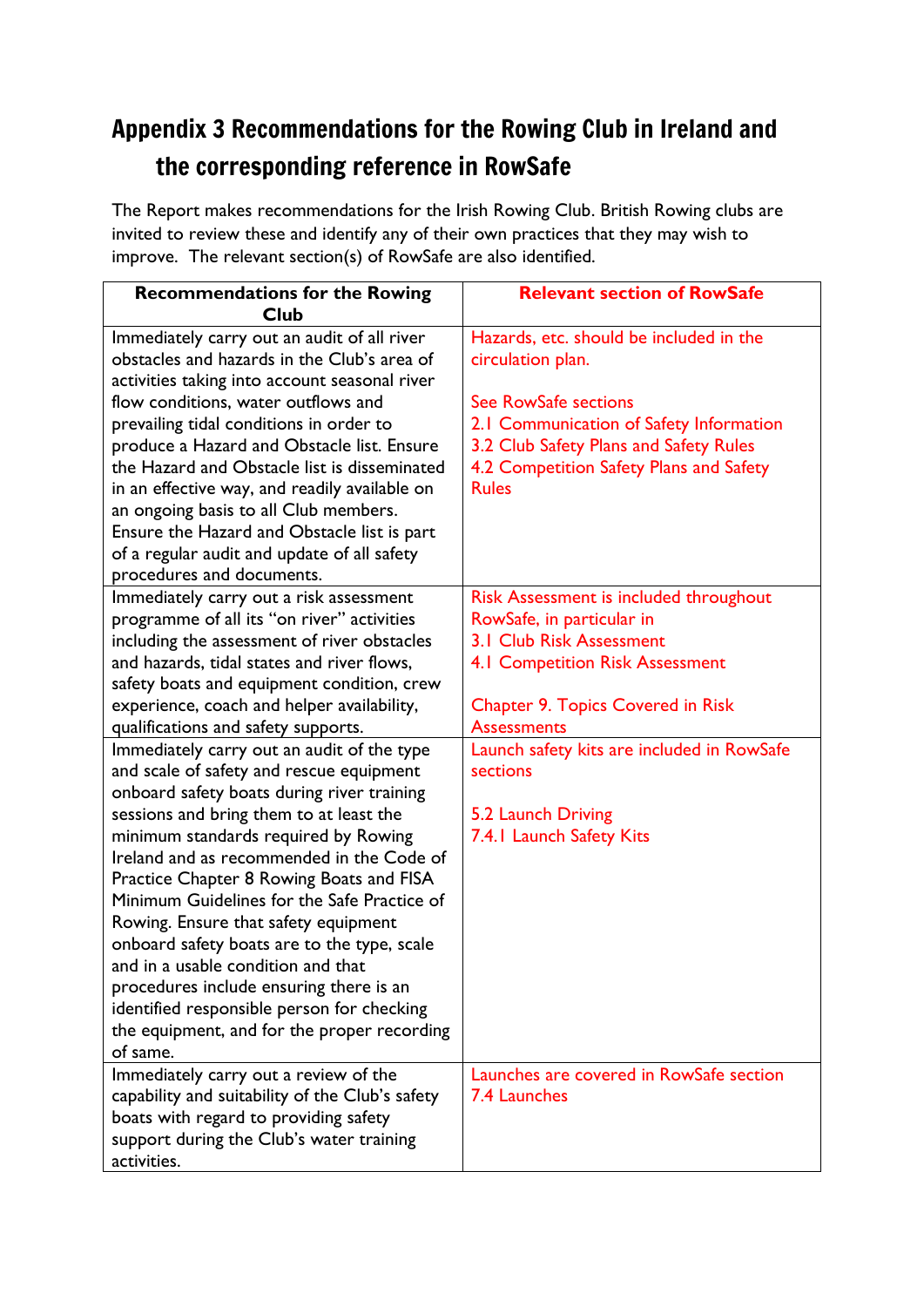| <b>Recommendations for the Rowing</b><br><b>Club</b>                                   | <b>Relevant section of RowSafe</b>                                              |
|----------------------------------------------------------------------------------------|---------------------------------------------------------------------------------|
| Immediately carry out a review of crew                                                 | Clothing and hair are covered in RowSafe<br>sections                            |
| personal protective clothing (including having                                         |                                                                                 |
| adequate treatment of all hair lengths) having                                         | 6.1 People new to Rowing                                                        |
| regard to the dangers associated with<br>hypothermia.                                  | 6.1.1 Safety Advice for People new to<br><b>Rowing</b>                          |
|                                                                                        | 9.11 Indoor Rowing Risk Management                                              |
| Immediately carry out an audit of the Club's                                           | The equivalent legislation in the UK is                                         |
| safety practices and ensure they comply with                                           | section 3 of the Health and Safety at Work,                                     |
| legislation in respect of Safety, Health and                                           | etc. Act 1974, this deals with the safety of                                    |
| Welfare at Work Act 2005 and General                                                   | people who are not employed due to the                                          |
| Applications 1993, and that they follow                                                | activities of the employer.                                                     |
| applicable Marine Notices, the guidelines                                              |                                                                                 |
| from Rowing Ireland, the Code of Practice:                                             | The whole of RowSafe relates to this issue.                                     |
| The Safe Operation of Recreational Craft                                               |                                                                                 |
| (2017), and FISA's Minimum Guidelines for                                              |                                                                                 |
| the Safe Practice of Rowing.<br>In conjunction with the audit above, develop           | Safety culture is covered in RowSafe sections                                   |
| a viable Safety Management System and                                                  | 1.1 Roles and Expectations                                                      |
| proactive safety culture within the Club to                                            | I.2. Positive Safety Culture                                                    |
| include a system for the regular audit of the                                          | 3.4. Club Rowing Safety Adviser Job                                             |
| Club's health and safety policies, procedures,                                         | <b>Description</b>                                                              |
| and their effectiveness.                                                               | 11.1 Indoor Rowing                                                              |
|                                                                                        | 12 Incident Reporting                                                           |
| In the context of the safety review and audit,                                         | Safety review and audit are covered in                                          |
| review record and ensure compliance with                                               | <b>RowSafe sections</b>                                                         |
| the respective responsibilities of Club                                                | 3.4. Club Rowing Safety Adviser Job                                             |
| members/coaches/Club Safety Officer as                                                 | <b>Description</b>                                                              |
| recommended by Rowing Ireland.                                                         | 13 Auditing                                                                     |
|                                                                                        | and in the Annual Safety Audit                                                  |
| Immediately carry out a review of the Club's                                           | Safety training of junior/novice rowers is                                      |
| procedures with regard to safety training of                                           | covered in RowSafe sections                                                     |
| junior/novice rowers. Review the non-                                                  |                                                                                 |
| wearing of Personal Flotation Devices by                                               | I.I. Roles and Expectations                                                     |
| junior/ novice trainees with safety boats to                                           | 6.1 People new to Rowing                                                        |
| carry onboard Personal Flotation Devices to                                            | 6.1.1 Safety Advice for People new to<br><b>Rowing</b>                          |
| enable rescue of the crew under training in                                            |                                                                                 |
| compliance with the Code of Practice where<br>Personal Flotation Devices are not being | 2.1. Communication of Safety Information<br>2.2. Make Up of Club Induction Pack |
| worn.                                                                                  | 5. Competence                                                                   |
| Introduce planning processes so that the                                               | Pre outing safety planning is covered in                                        |
| coaches in charge of Club training sessions                                            | <b>RowSafe sections</b>                                                         |
| have fail safe procedures mitigating the                                               |                                                                                 |
| effects of unexpected deviations from the                                              | 3.1. Club Risk Assessment                                                       |
| "Plan".                                                                                | 3.2. Club Safety Plans and Safety Rules                                         |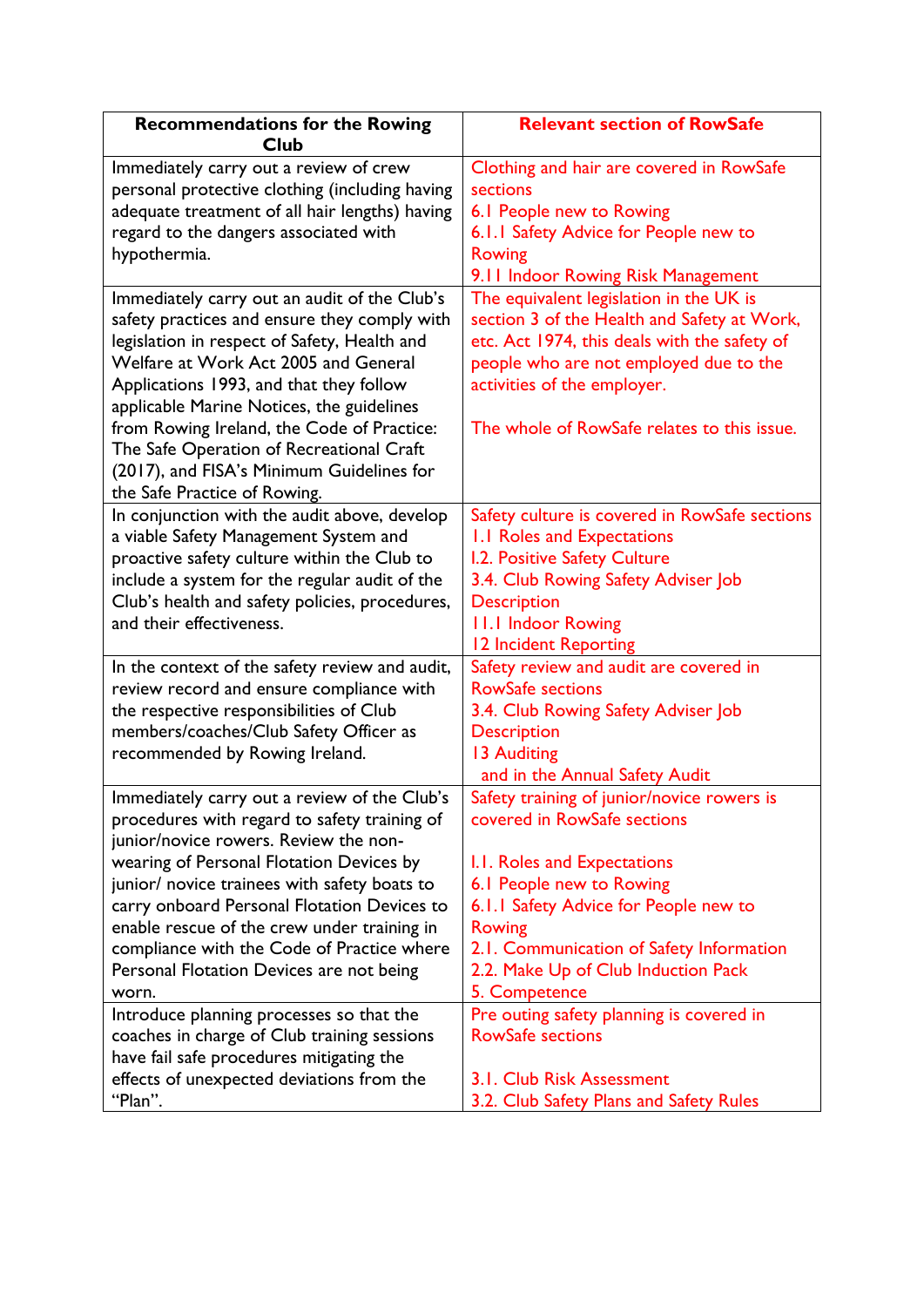| <b>Recommendations for the Rowing</b><br><b>Club</b>                                                                                                                                                                                                                                                                                                                                                                                   | <b>Relevant section of RowSafe</b>                                                                                                                                                                                                                                                                                                                                      |
|----------------------------------------------------------------------------------------------------------------------------------------------------------------------------------------------------------------------------------------------------------------------------------------------------------------------------------------------------------------------------------------------------------------------------------------|-------------------------------------------------------------------------------------------------------------------------------------------------------------------------------------------------------------------------------------------------------------------------------------------------------------------------------------------------------------------------|
| Introduce training session procedures<br>whereby safety boats are never separated to<br>the extent that the advantages of mutual<br>support and assistance between the safety<br>boats are lost given that many local features<br>on a river involve bends and banks with<br>limited visibility.<br>Introduce an effective means of<br>communications between the coaches on<br>safety boats other than by mobile phone<br>technology. | This is not directly covered in RowSafe as<br>the need is highly venue specific. It can be<br>addressed by the club's Risk Assessment, see<br><b>RowSafe sections</b><br>3.1. Club Risk Assessment<br>3.2. Club Safety Plans and Safety Rules<br>Communication is covered in RowSafe<br><b>sections</b><br>2. Communication<br>2.1. Communication of Safety Information |
| Introduce minimum manning levels for Club<br>safety boats of at least two persons including<br>the safety boat operator.                                                                                                                                                                                                                                                                                                               | 2.3 Radio Procedure<br>This is not directly covered in RowSafe as<br>having extra people in launches reduces<br>their rescue capacity. It can be addressed by<br>the club's Risk Assessment, see RowSafe<br>sections                                                                                                                                                    |
| Initiate and timetable regular Club                                                                                                                                                                                                                                                                                                                                                                                                    | 3.1. Club Risk Assessment<br>3.2. Club Safety Plans and Safety Rules<br>Communication at meetings on safety is                                                                                                                                                                                                                                                          |
| officer/Club coach meetings and working<br>groups to ensure safety issues and coaching<br>practices are reviewed and discussed in<br>order to propagate a healthy and interactive<br>climate of information exchange within the<br>Club.                                                                                                                                                                                               | covered in RowSafe section<br>3.4. Club Rowing Safety Adviser Job<br><b>Description</b>                                                                                                                                                                                                                                                                                 |
| Ensure all Club coaches coaching minors<br>attend the Sports Ireland Coaching Children<br>Programme and that there is a continuous<br>development of coaching skills.                                                                                                                                                                                                                                                                  | This is covered in the British Rowing<br>Safeguarding guidance                                                                                                                                                                                                                                                                                                          |
| The accident/incident content of this<br>reporting book should be pro-actively<br>disseminated among the Club's coaches as<br>part of the Club's safety culture.                                                                                                                                                                                                                                                                       | Incident communication is covered in<br><b>RowSafe section</b><br>12. Incident Reporting                                                                                                                                                                                                                                                                                |